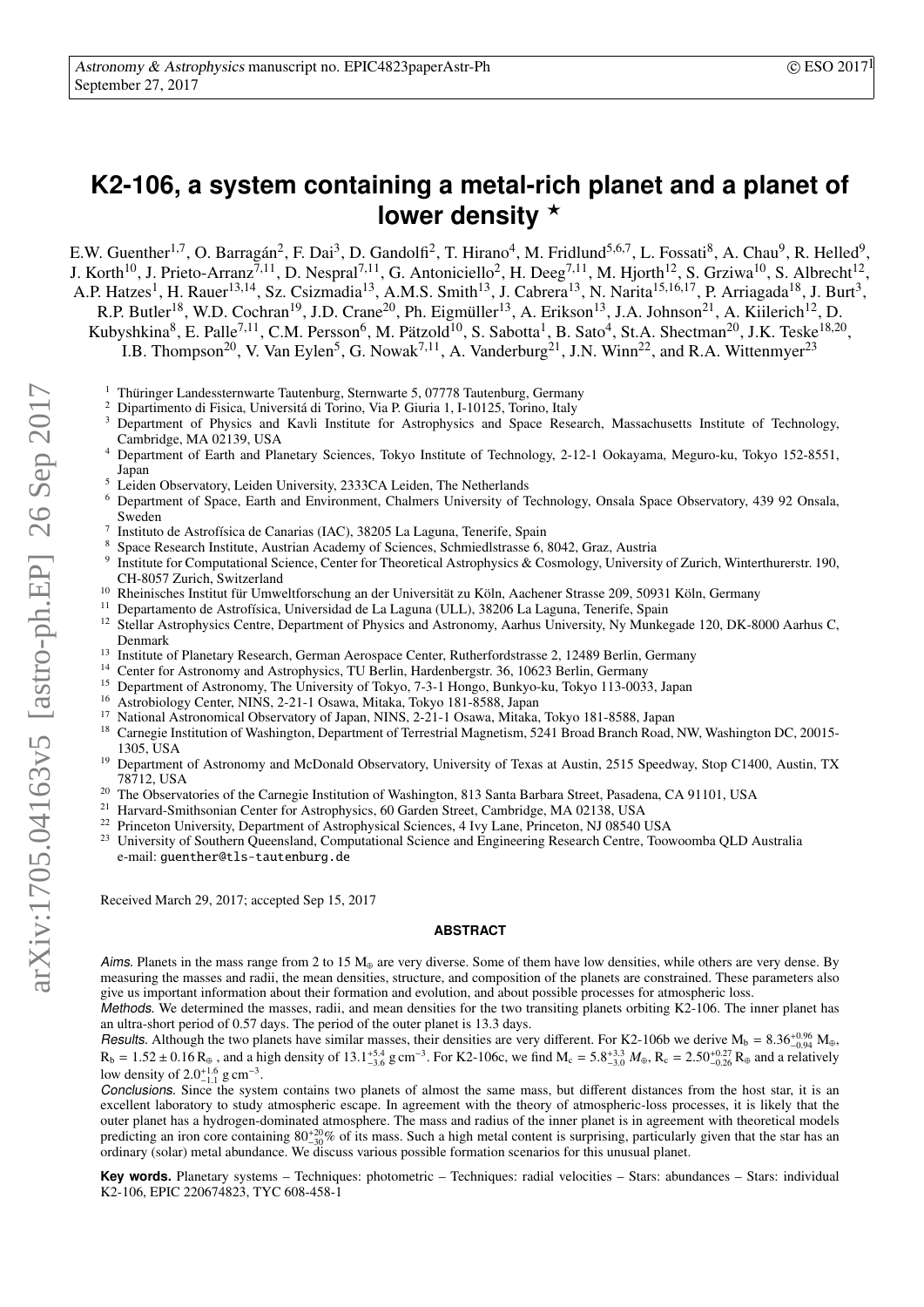# **1. Introduction**

In recent years, many planets with masses lower than  $15 M_{\oplus}$  have been discovered. Surprisingly, these planets show a great diversity in bulk densities (see, for example, Hatzes & Rauer [2015\)](#page-10-0). It is obvious that the planets with the highest densities must be rocky, while those with the lowest densities must have a large fraction of volatiles such as hydrogen. Planets of intermediate densities could in principle have many different compositions, but there is now growing evidence that they also have rocky cores and less extended hydrogen atmospheres (see, for example, Chen et al. [2017\)](#page-9-0). A picture has thus emerged in which the diversity of low-mass exoplanets is explained by the different size of the hydrogen atmospheres – some planets have very extended atmospheres, some have less extended ones, and others do not have them at all.

Why do some planets have hydrogen atmospheres and others do not? A crucial element for solving this problem was the result that low-mass close-in planets ( $a \leq 0.05$  AU) tend to have high bulk densities. It is thus unlikely that they have extended hydrogen atmospheres. These planets are CoRoT-7b (Léger et al. [2009\)](#page-10-1), Kepler-10b (Batalha et al. [2011\)](#page-9-1), Kepler-36b (Carter et al. [2012\)](#page-9-2), Kepler-78b (Sanchis-Ojeda et al. [2013\)](#page-10-2), Kepler-93b (Dressing et al. [2015\)](#page-9-3), HD 219134b (Motalebi et al. [2015\)](#page-10-3), GJ 1132b, (Berta-Thompson et al. [2015\)](#page-9-4), WASP-47e (Dai et al. [2015;](#page-9-5) Sinukoff et al. [2017a\)](#page-10-4), and HD3167b (Gandolfi et al. [2017\)](#page-9-6).

This collection of findings led to the hypothesis that atmospheric escape must play an important role in the formation and evolution of planets (e.g., Lammer et al. [2014;](#page-10-5) Sanchis-Ojeda et al. [2014;](#page-10-6) Lundkvist et al. [2016;](#page-10-7) Cubillos et al. [2017\)](#page-9-7). For example, Cubillos et al. [\(2017\)](#page-9-7) showed that planets with restricted Jeans escape parameters  $\Lambda \leq 20$  cannot retain hydrogendominated atmospheres. The restricted Jeans escape parameter is defined as  $\Lambda = \frac{GM_{\text{pl}}m_{\text{H}}}{k_B T_{\text{eq}} R_{\text{pl}}}$  (Fossati et al. [2017;](#page-9-8) see also the description in Cubillos et al. [2017\)](#page-9-7).

The atmospheres of planets with  $\Lambda$  values lower than 20 -40, depending on the system parameters, lie in the "boil-off" regime (Owen & Wu [2016;](#page-10-8) Cubillos et al[.2017\)](#page-9-7), where the escape is driven by the atmospheric thermal energy and low planetary gravity, rather than the high-energy (XUV) stellar flux. Atmospheric escape can thereby explain why low-mass closein planets do not have extended hydrogen atmospheres.

The atmospheric escape rates have been determined for a number of planets with  $M > 15 M_{\oplus}$  by analyzing the profiles of the Lyman- $\alpha$  lines. For example, Bourrier et al. [\(2016\)](#page-9-9) derived an escape rate of  $\sim 2.5 \times 10^8$  g s<sup>-1</sup> for GJ 436 b. This system is of narticular interest for atmospheric escape studies because of the particular interest for atmospheric escape studies because of the large hydrogen corona that has been detected around the planet (Ehrenreich et al. [2015\)](#page-9-10). These results clearly support the idea that atmospheric loss processes are an important factor in the evolution of low-mass planets. Because the escape rate depends on the amount of XUV-radiation that a planet receives during its lifetime, as well as on its mass, it would be ideal to study a system that has two transiting planets of the same mass but at different distances from the host star.

Finding such a system and deriving the masses and radii of the planets is thus important. Density measurements of planets are not only important to study atmospheric escape, but also to constrain the structure of exoplanets, which in turn gives us important clues as to where and how they formed (Raymond et al. [2013\)](#page-10-9). In this article, we point out that K2-106 is such a system.

Recently, Adams et al. [\(2017\)](#page-9-11) found that the star K2-106 (EPIC 220674823,TYC 608-458-1) has two transiting planets. The inner planet has an ultra-short period of P =  $0.571308 \pm$ <sup>0</sup>.00003 d (ultra-short period planets have orbital periods shorter than one day). Adams et al. [\(2017\)](#page-9-11) derived a radius of  $R_p$  =  $1.46 \pm 0.14$  R<sub>⊕</sub>. For the outer planet, these authors derived an orbital period of P =  $13.341245 \pm 0.0001$  d, and a radius of  $R_p = 2.53 \pm 0.14 R_{\oplus}$ . This system is particularly interesting because it hosts an ultra-short period planet that is subject to strong stellar irradiation and an outer planet at a relatively large distance from the host star, where the atmospheric escape rate is expected to be much lower. Within the framework of the KESPRINT collaboration, we re-derive the stellar fundamental parameters and determine masses, radii, and densities of the two planets<sup>[1](#page-1-0)</sup>. We show that the two planets have similar masses and not very different densities. They are thus particularly interesting for learning more about the formation and evolution of planets.

# **2. Radial velocity measurements**

We obtained absolute and relative radial velocities (RVs) using five different instruments. The relative RVs were obtained with HDS, PFS, and FIES and are described in Sect. [2.1](#page-1-1) (results are listed in Table [1\)](#page-2-0). The absolute RVs were obtained with HARPS and HARPS-N, and are described in Sect. [2.2](#page-2-1) (results are listed in Table [2\)](#page-3-0).

## <span id="page-1-1"></span>2.1. HDS, PFS, and FIES

PFS: Between August 14, 2016, and January 14, 2017, we obtained 13 spectra of K2-106 with the Carnegie Planet Finder Spectrograph (PFS) (Crane et al. [2006,](#page-9-12) Crane et al. [2008;](#page-9-13) Crane et al. [2010\)](#page-9-14). PFS is an échelle spectrograph on the 6.5 m Magellan/Clay Telescope at Las Campanas Observatory in Chile. It employs an iodine gas cell to superimpose wellcharacterized absorption features onto the stellar spectrum. The iodine absorption lines are used to establish the wavelength scale and instrumental profile (Crane et al. [2010\)](#page-9-14). The detector was read out in the standard  $2 \times 2$  binned mode. Exposure times ranged from 20 - 40 minutes, giving a signal-to-noise ratio (S/N) of 50 - 140 pixel<sup>-1</sup> and a resolution of  $\lambda/\Delta\lambda \sim 76,000$  in the wavelength range of the jodine absorption lines. An additional wavelength range of the iodine absorption lines. An additional iodine-free spectrum with higher resolution and higher S/N was obtained to serve as a template spectrum for the Doppler analysis. The relative RVs were extracted from the spectrum using the techniques described by Butler et al. [\(1996\)](#page-9-15). The internal measurement uncertainties (ranging from 2-4 m s<sup>−</sup><sup>1</sup> ) were determined from the scatter in the derived RVs based on individual 2 Å chunks of the spectrum (Butler et al. [1996\)](#page-9-15). Since the spectral lines of the  $I_2$ -cell are superposed on the stellar spectrum,

<sup>?</sup> The results are partly based on observations obtained at the European Southern Observatory at Paranal, Chile in program 098.C-0860(A). This paper includes data gathered with the 6.5 meter Magellan Telescopes located at Las Campanas Observatory, Chile. The article is also partly based on observations with the TNG, NOT. This work has also made use of data from the European Space Agency (ESA) mission Gaia (https://www.cosmos.esa.int/gaia), processed by the Gaia Data Processing and Analysis Consortium (DPAC, https://www.cosmos.esa.int/web/gaia/dpac/consortium).

<span id="page-1-0"></span>This paper continues a series of papers on K2 planet investigations that were previously published by two collaborations, ESPRINT and KEST, which have recently merged to form the KESPRINT collabora-tion (see, e.g., Narita et al. [2017;](#page-10-10) Eigmüller et al. [2017\)](#page-9-16).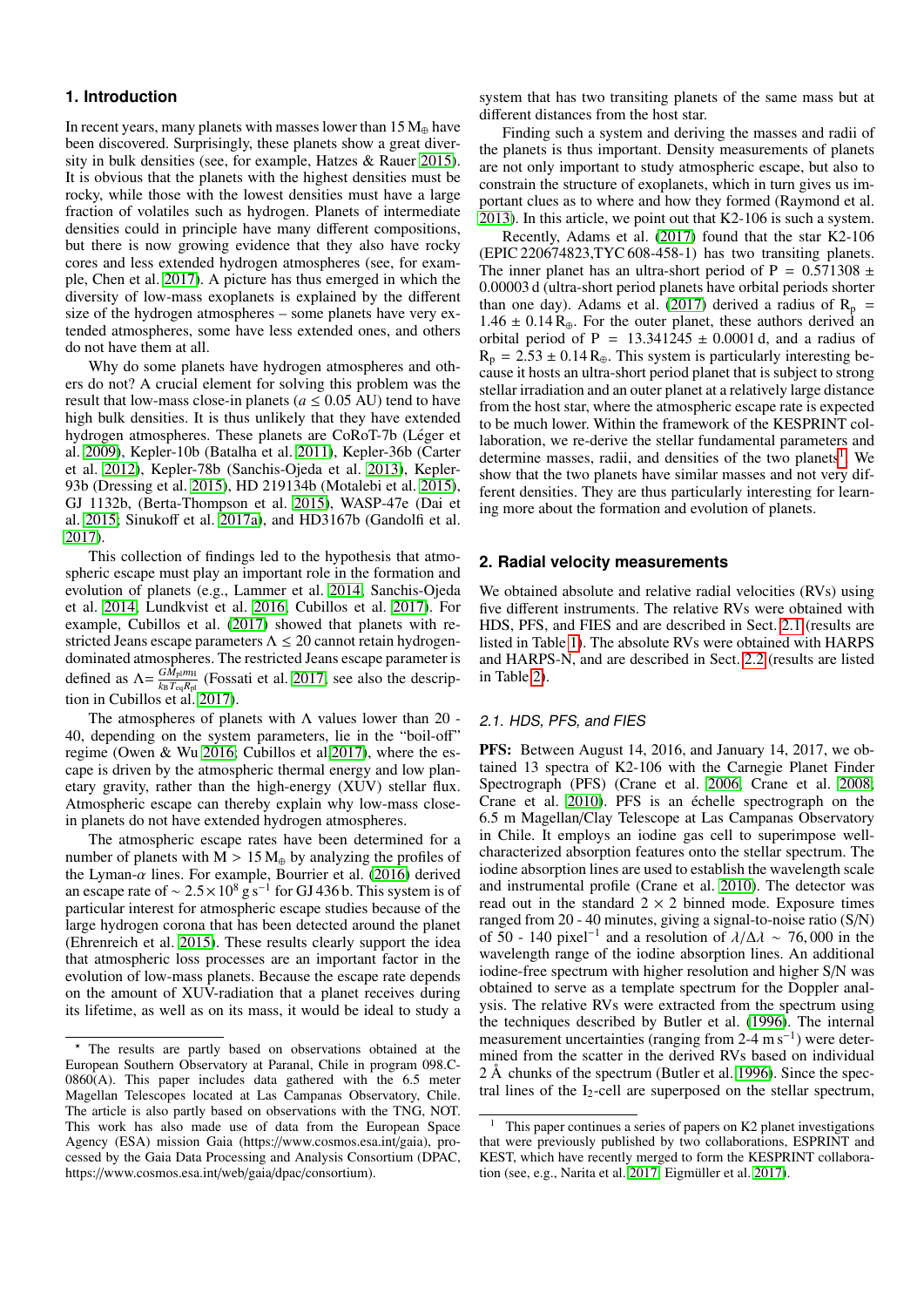spectra taken with the  $I_2$ -cell were not used to determine the bisectors (see below in Sect. [2.2\)](#page-2-1).

HDS: We obtained three RV measurements of K2-106 with the High Dispersion Spectrograph (HDS; Noguchi et al. [2002\)](#page-10-11) on the 8.2 m Subaru Telescope. The spectra were obtained from October 12 to 14, 2016. We used image slicer 2 (Tajitsu et al. [2012\)](#page-10-12), achieving a spectral resolution of  $\lambda/\Delta\lambda \sim 85,000$  and a typical S/N of 70 − 80 per pixel close to the sodium D lines. This instrument is also equipped with an  $I_2$  cell (see Sato et al. [2002](#page-10-13) for the HDS RV analysis). As with the PFS, the RVs are measured relative to a template spectrum taken by the same instrument without the  $I_2$ -cell.

FIES: We also obtained six RV measurements with the FIbre-fed Echelle Spectrograph (FIES; Frandsen & Lindberg [1999;](#page-9-17) Telting et al. [2014\)](#page-10-14) on the 2.56 m Nordic Optical Telescope (NOT) at the Observatorio del Roque de los Muchachos, La Palma (Spain). The observations were carried out from October 5 to November 25, 2016, as part of the observing programs 54-205, 54-027, and 54-211. We used the  $1.3$ " high-resolution fiber ( $\lambda/\Delta\lambda$  67 000) and set the exposure time to 2700 s, following the same observing strategy as Gandolfi et al. [\(2015\)](#page-9-18). We traced the RV drift of the instrument by acquiring ThAr spectra with long exposures ( $T_{exp} \approx 35$  s) immediately before and after each observation. The data were reduced using standard IRAF and IDL routines. The S/N of the extracted spectra is about 35 per pixel at 5500 Å. RVs were derived via multi-order cross correlations, using the stellar spectrum with the highest S/N as template.

HIRES RV measurements from the literature: while this article was being refereed, we learned that another group had also undertaken RV measurements of K2-106 and uploaded their article on the preprint server (Sinukoff et al. [2017b\)](#page-10-15). Their work included 35 relative RV measurements obtained with Keck-HIRES, which we also included in our analysis.

# <span id="page-2-1"></span>2.2. HARPS-N and HARPS

We obtained 12 RV measurements with the HARPS-N spectrograph (Cosentino et al. [2012\)](#page-9-19) on the 3.58 m Telescopio Nazionale Galileo (TNG) at La Palma in programs CAT16B-61, A34TAC 10, A34TAC 44, and 20 RVs with the HARPS spectrograph (Mayor [2003\)](#page-10-16) on the 3.6 m ESO telescope at La Silla in program 098.C-0860. The HARPS-N spectra were obtained from October 30 2016 to January 28 2017, and the HARPS spectra from October 25 to November 27 2016. Both spectrographs have a resolving power  $\lambda/\Delta\lambda \sim 115\,000$ . HARPS-N covers the wavelength region from  $3780 \text{\AA}$  to  $6910 \text{\AA}$ , and HARPS from 3830 Å to 6900 Å. All calibration frames were taken using the standard procedures for these instruments. The spectra were reduced and extracted using the dedicated HARPS/HARPS-N pipelines. The RVs were determined by using a cross-correlation method with a numerical mask that corresponds to a G2 star (Baranne et al. [1996;](#page-9-20) Pepe et al. [2002\)](#page-10-17). The RV measurements were obtained by fitting a Gaussian function to the average cross-correlation function (CCF). The data reduction pipelines for both instruments also provide the absolute RV, and the bisector span. Because of the high resolution of the HARPS spectrographs, these spectra are particularly useful for the bisector analysis. We extracted the S-index and  $\log R'_{HK}$  activity indicators from the HARPS and HARPS-N spectra. The measurements obtained with HARPS-N, and HARPS are listed in Table [2.](#page-3-0)

<span id="page-2-0"></span>Table 1. RV measurements of K2-106 obtained with  $PFS<sup>1</sup>$ ,  $HDS<sup>2</sup>$ , and  $FIES<sup>3</sup>$ .

| $\text{BJD}_{\text{TDB}}^4$ | RV <sup>5</sup>     | $\pm \sigma$          | Instrument  |
|-----------------------------|---------------------|-----------------------|-------------|
| $-2450000$                  | [ $\rm km s^{-1}$ ] | $[{\rm\,km\,s^{-1}}]$ |             |
| 7614.81876                  | 0.0054              | 0.0021                | <b>PFS</b>  |
| 7615.82964                  | 0.0001              | 0.0022                | <b>PFS</b>  |
| 7616.82147                  | $-0.0012$           | 0.0025                | <b>PFS</b>  |
| 7617.83381                  | 0.0155              | 0.0028                | <b>PFS</b>  |
| 7618.76739                  | $-0.0038$           | 0.0024                | <b>PFS</b>  |
| 7621.83249                  | 0.0006              | 0.0023                | <b>PFS</b>  |
| 7623.75032                  | $-0.0043$           | 0.0029                | PFS         |
| 7624.73484                  | $-0.0151$           | 0.0048                | <b>PFS</b>  |
| 7760.54699                  | 0.0000              | 0.0033                | <b>PFS</b>  |
| 7763.55780                  | 0.0035              | 0.0033                | PFS         |
| 7764.55645                  | 0.0144              | 0.0041                | <b>PFS</b>  |
| 7765.55324                  | $-0.0038$           | 0.0040                | PFS         |
| 7767.55174                  | 0.0031              | 0.0037                | <b>PFS</b>  |
| 7673.98378                  | $-0.0095$           | 0.0050                | <b>HDS</b>  |
| 7675.04835                  | 0.0078              | 0.0053                | <b>HDS</b>  |
| 7676.01717                  | 0.0078              | 0.0051                | <b>HDS</b>  |
| 7666.65017                  | 0.0016              | 0.0050                | <b>FIES</b> |
| 7668.56785                  | 0.0163              | 0.0043                | <b>FIES</b> |
| 7669.50586                  | 0.0068              | 0.0036                | <b>FIES</b> |
| 7683.46006                  | 0.0144              | 0.0068                | <b>FIES</b> |
| 7684.59951                  | 0.0206              | 0.0061                | <b>FIES</b> |
| 7717.51153                  | $-0.0002$           | 0.0045                | FIES        |
|                             | .1 <sub>c</sub>     | х.                    | $-17$       |

<sup>1</sup> RV offset for PFS:  $1.2^{+1.5}_{-1.5}$  m s<sup>-1</sup>, jitter term  $3.9^{+1.7}_{-1.3}$  m s<sup>-1</sup>.<br><sup>2</sup> PV offset for HDS:  $2.0^{+8.7}$  m s<sup>-1</sup> jitter term  $10.8^{+28.7}$  m s

<sup>2</sup> RV offset for HDS:  $2.0^{+8.7}_{-8.3}$  m s<sup>-1</sup>, jitter term  $10.8^{+28.7}_{-7.6}$  m s<sup>-1</sup>.<br><sup>3</sup> PV offset for EIES:  $10.2^{+2.4}_{-2.4}$  m s<sup>-1</sup> jitter term  $2.3^{+3.0}_{-1.2}$  m s<sup>-1</sup>

<sup>3</sup> RV offset for FIES:  $10.2^{+2.4}_{-2.4}$  m s<sup>-1</sup>, jitter term  $2.3^{+3.0}_{-1.6}$  m s<sup>-1</sup>.<br>PV offset for HIPES:  $2.00^{+0.91}$  m s<sup>-1</sup> itter term 5.0<sup>+0.8</sup> m s

RV offset for HIRES:  $-2.09_{-0.91}^{+0.91}$  m s<sup>-1</sup>, jitter term  $5.0_{-0.7}^{+0.8}$  m s<sup>-1</sup>.<br><sup>4</sup> Berveentric Julian dates are given in berveentric dynamical ti

<sup>4</sup> Barycentric Julian dates are given in barycentric dynamical time. <sup>5</sup> Relative RV.

# **3. Combined analysis and properties of the host star and the planets**

#### <span id="page-2-2"></span>3.1. Properties of the host star

K2-106 (EPIC 220674823,TYC 608-458-1) is a G5V star with V=12.10, located at RA:  $00^h$  52<sup>*m*</sup> 19.147<sup>*s*</sup>, DEC: +10<sup>°</sup> 47<sup>*t*</sup> 40.92*''* (1 = 123.2840<sup>°</sup> b = -52.0764<sup>°</sup>). The photospheric 40.92" ( $l = 123.2840$ <sup>o</sup>  $b = -52.0764$ <sup>o</sup>). The photospheric parameters that is effective temperature  $T_{\text{eff}}$  surface gravparameters, that is, effective temperature  $T_{\text{eff}}$ , surface gravity  $log(g)$ , metal content [M/H], and projected rotation velocity v sin i, were determined spectroscopically by Adams et al. [\(2017\)](#page-9-11) along with the stellar mass and radius. The authors used three spectra with S/N between 30 and 60 per resolution element at 5650 Å obtained with the Tull Coude spectrograph of the 2.7 ´ m telescope at the McDonald Observatory. Although the resolution was not specified in the article, it is presumably  $\lambda/\Delta\lambda$  ∼ 60 000.

Since our results depend critically on the stellar parameters, we decided to carry out our own spectral analysis. We used the coadded HARPS-N and HARPS spectra, which have an S/N of about 240 at 5650 Å per resolution element and a resolving power of  $\lambda/\Delta\lambda = 115,000$ . Our analysis follows the method outlined by Johnson et al. [\(2016\)](#page-10-18). We used SME version 4.43 (Valenti & Piskunov [1996;](#page-10-19) Valenti & Fischer [2005\)](#page-10-20) and a grid of the ATLAS12 model atmospheres (Kurucz [2013\)](#page-10-21) to fit spectral features that are sensitive to different photospheric parameters. We adopted the calibration equations of Bruntt et al. [\(2010\)](#page-9-21) to estimate the microturbulent velocity and fit many isolated and unblended metal lines to determine the projected rotation velocity (v sin i). We derived an effective temperature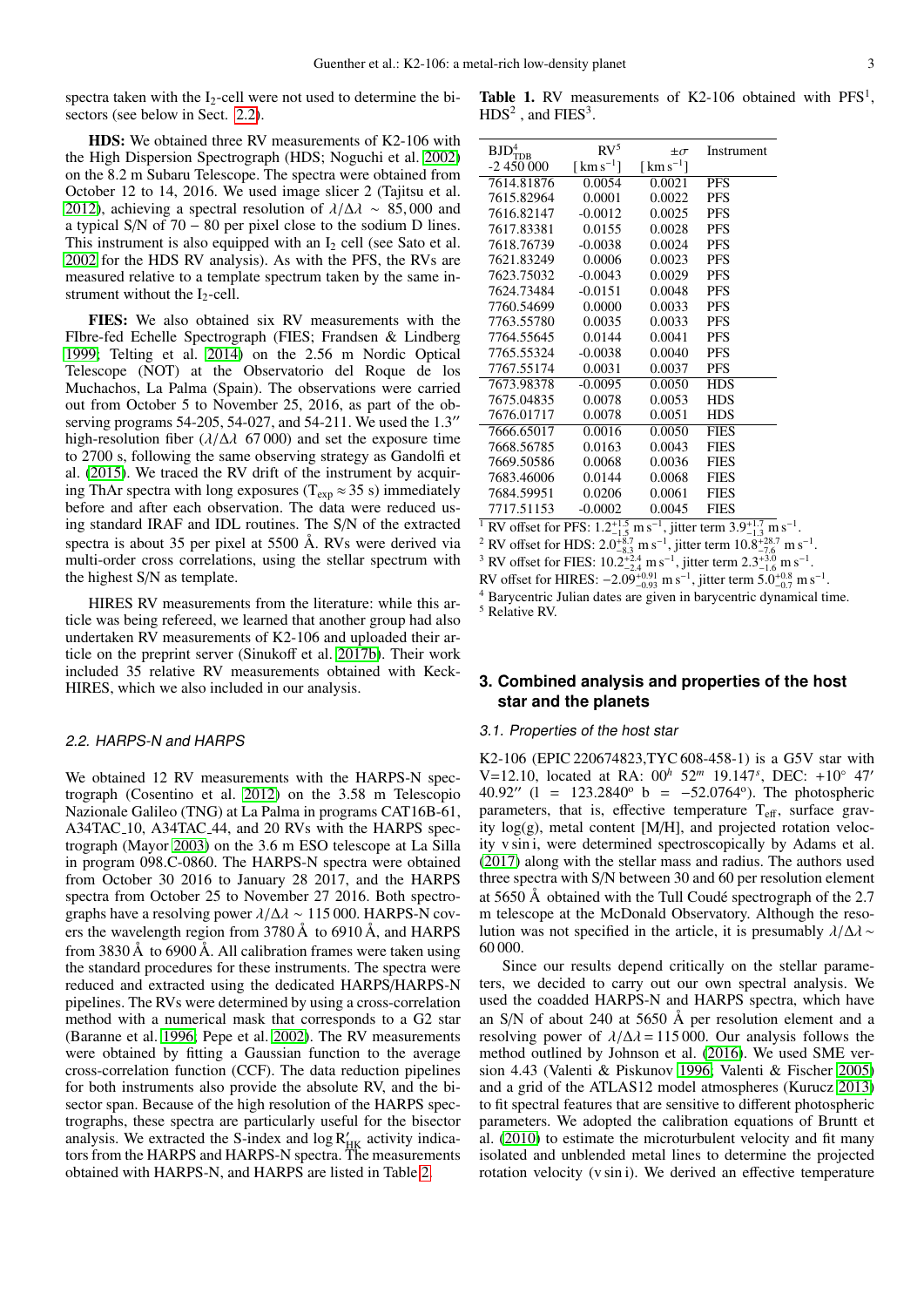<span id="page-3-0"></span>**Table 2.** RV measurements K2-106 obtained with HARPS- $N^1$  and HARPS<sup>2</sup>.

|                                           | RV <sup>4</sup>                      |                              |                                                                                       |                                                            |                                                  |                   |                  |                |
|-------------------------------------------|--------------------------------------|------------------------------|---------------------------------------------------------------------------------------|------------------------------------------------------------|--------------------------------------------------|-------------------|------------------|----------------|
| $\text{BJD}^3_{\text{TDB}}$<br>$-2450000$ | [ $\rm km s^{-1}$ ]                  | $\pm\sigma$<br>$[km s^{-1}]$ | Instrument                                                                            | <b>FWHM</b><br>$\left[\mathrm{km}\,\mathrm{s}^{-1}\right]$ | <b>BIS</b><br>[ $\mathrm{km}\,\mathrm{s}^{-1}$ ] | $Ca II-S-index$   | $\log R'_{HK}$   | S/N            |
| 7692.37945                                | $-15.7430$                           | 0.0034                       | <b>HARPS-N</b>                                                                        | 6.8266                                                     | $-0.0452$                                        | $0.164 \pm 0.013$ | $-4.94 \pm 0.08$ | $27.3 \pm 1.2$ |
| 7692.44910                                | $-15.7332$                           | 0.0028                       | <b>HARPS-N</b>                                                                        | 6.8274                                                     | $-0.0461$                                        | $0.166 \pm 0.010$ | $-4.93 \pm 0.06$ | $31.6 \pm 1.1$ |
| 7692.53001                                | $-15.7332$                           | 0.0031                       | <b>HARPS-N</b>                                                                        | 6.8373                                                     | $-0.0491$                                        | $0.159 \pm 0.011$ | $-4.97 \pm 0.07$ | $30.8 \pm 1.1$ |
| 7692.60284                                | $-15.7323$                           | 0.0017                       | <b>HARPS-N</b>                                                                        |                                                            | $-0.0442$                                        | $0.154 \pm 0.005$ |                  | $49.0 \pm 1.5$ |
| 7693.37242                                |                                      | 0.0020                       |                                                                                       | 6.8316                                                     |                                                  |                   | $-5.01 \pm 0.04$ |                |
|                                           | $-15.7358$                           |                              | <b>HARPS-N</b>                                                                        | 6.8255                                                     | $-0.0266$                                        | $0.138 \pm 0.011$ | $-5.14 \pm 0.10$ | $32.7 \pm 1.2$ |
| 7693.45891                                | $-15.7400$                           | 0.0040                       | <b>HARPS-N</b>                                                                        | 6.8420                                                     | $-0.0367$                                        | $0.154 \pm 0.016$ | $-5.01 \pm 0.11$ | $25.8 \pm 1.1$ |
| 7693.52649                                | $-15.7428$                           | 0.0033                       | <b>HARPS-N</b>                                                                        | 6.8219                                                     | $-0.0340$                                        | $0.169 \pm 0.013$ | $-4.91 \pm 0.07$ | $29.4 \pm 1.1$ |
| 7693.62313                                | $-15.7309$                           | 0.0040                       | <b>HARPS-N</b>                                                                        | 6.8275                                                     | $-0.0195$                                        | $0.194 \pm 0.017$ | $-4.79 \pm 0.07$ | $25.9 \pm 1.8$ |
| 7694.37831                                | $-15.7309$                           | 0.0027                       | <b>HARPS-N</b>                                                                        | 6.8147                                                     | $-0.0402$                                        | $0.146 \pm 0.009$ | $-5.07 \pm 0.08$ | $33.2 \pm 1.2$ |
| 7694.46390                                | $-15.7341$                           | 0.0033                       | <b>HARPS-N</b>                                                                        | 6.8333                                                     | $-0.0517$                                        | $0.150 \pm 0.012$ | $-5.04 \pm 0.09$ | $29.0 \pm 1.0$ |
| 7694.53229                                | $-15.7372$                           | 0.0025                       | <b>HARPS-N</b>                                                                        | 6.8133                                                     | $-0.0467$                                        | $0.147 \pm 0.008$ | $-5.06 \pm 0.07$ | $35.4 \pm 1.1$ |
| 7782.37246                                | $-15.7278$                           | 0.0032                       | <b>HARPS-N</b>                                                                        | 6.8373                                                     | $-0.0370$                                        | $0.148 \pm 0.011$ | $-5.05 \pm 0.09$ | $31.4 \pm 1.7$ |
| 7686.68137                                | $-15.7431$                           | 0.0046                       | <b>HARPS</b>                                                                          | 6.8855                                                     | $-0.0199$                                        | $0.144 \pm 0.023$ | $-5.09 \pm 0.19$ | $23.1 \pm 1.3$ |
| 7688.59984                                | $-15.7245$                           | 0.0032                       | <b>HARPS</b>                                                                          | 6.8922                                                     | $-0.0441$                                        | $0.151 \pm 0.014$ | $-5.03 \pm 0.11$ | $31.0 \pm 1.4$ |
| 7689.61435                                | $-15.7419$                           | 0.0030                       | <b>HARPS</b>                                                                          | 6.8933                                                     | $-0.0249$                                        | $0.123 \pm 0.013$ | $-5.32 \pm 0.19$ | $32.4 \pm 1.3$ |
| 7689.66403                                | $-15.7353$                           | 0.0024                       | <b>HARPS</b>                                                                          | 6.9075                                                     | $-0.0310$                                        | $0.172 \pm 0.010$ | $-4.90 \pm 0.06$ | $38.6 \pm 1.3$ |
| 7690.63488                                | $-15.7407$                           | 0.0032                       | <b>HARPS</b>                                                                          | 6.8968                                                     | $-0.0264$                                        | $0.146 \pm 0.016$ | $-5.07 \pm 0.13$ | $30.9 \pm 1.3$ |
| 7690.70790                                | $-15.7422$                           | 0.0031                       | <b>HARPS</b>                                                                          | 6.9103                                                     | $-0.0327$                                        | $0.187 \pm 0.015$ | $-4.87 \pm 0.08$ | $32.2 \pm 1.4$ |
| 7691.58078                                | $-15.7225$                           | 0.0024                       | <b>HARPS</b>                                                                          | 6.8934                                                     | $-0.0349$                                        | $0.134 \pm 0.010$ | $-5.18 \pm 0.10$ | $38.9 \pm 1.4$ |
| 7691.69428                                | $-15.7339$                           | 0.0027                       | <b>HARPS</b>                                                                          | 6.9038                                                     | $-0.0343$                                        | $0.118 \pm 0.013$ | $-5.60 \pm 0.35$ | $36.1 \pm 1.4$ |
| 7694.63340                                | $-15.7395$                           | 0.0033                       | <b>HARPS</b>                                                                          | 6.9107                                                     | $-0.0278$                                        | $0.230 \pm 0.016$ | $-4.66 \pm 0.05$ | $30.5 \pm 1.3$ |
| 7694.70792                                | $-15.7359$                           | 0.0035                       | <b>HARPS</b>                                                                          | 6.9018                                                     | $-0.0079$                                        | $0.126 \pm 0.018$ | $-5.43 \pm 0.34$ | $29.5 \pm 1.5$ |
| 7695.59904                                | $-15.7294$                           | 0.0044                       | <b>HARPS</b>                                                                          | 6.9131                                                     | $-0.0368$                                        | $0.184 \pm 0.020$ | $-4.84 \pm 0.10$ | $24.2 \pm 1.3$ |
| 7695.68251                                | $-15.7343$                           | 0.0042                       | <b>HARPS</b>                                                                          | 6.9365                                                     | $-0.0160$                                        | $0.198 \pm 0.020$ | $-4.82 \pm 0.09$ | $25.3 \pm 1.4$ |
| 7696.56824                                | $-15.7246$                           | 0.0034                       | <b>HARPS</b>                                                                          | 6.9029                                                     | $-0.0352$                                        | $0.081 \pm 0.015$ | 6                | $29.1 \pm 1.4$ |
| 7696.64271                                | $-15.7293$                           | 0.0029                       | <b>HARPS</b>                                                                          | 6.8900                                                     | $-0.0354$                                        | $0.158 \pm 0.013$ | $-5.05 \pm 0.10$ | $33.9 \pm 1.3$ |
| 7697.58844                                | $-15.7326$                           | 0.0035                       | <b>HARPS</b>                                                                          | 6.9034                                                     | $-0.0244$                                        | $0.141 \pm 0.017$ | $-5.11 \pm 0.15$ | $29.0 \pm 1.3$ |
| 7697.67020                                | $-15.7336$                           | 0.0030                       | <b>HARPS</b>                                                                          | 6.9030                                                     | $-0.0337$                                        | $0.131 \pm 0.015$ | $-5.21 \pm 0.17$ | $32.9 \pm 1.4$ |
| 7717.53993                                | $-15.7363$                           | 0.0036                       | <b>HARPS</b>                                                                          | 6.9077                                                     | $-0.0087$                                        | $0.177 \pm 0.016$ | $-4.93 \pm 0.10$ | $27.6 \pm 1.3$ |
| 7717.60935 <sup>5</sup>                   | $-15.7502$                           | 0.0056                       | <b>HARPS</b>                                                                          | 6.8841                                                     | $-0.0370$                                        | $0.202 \pm 0.034$ | $-4.76 \pm 0.14$ | $20.3 \pm 1.4$ |
| 7719.53421                                | $-15.7280$                           | 0.0028                       | <b>HARPS</b>                                                                          | 6.9022                                                     | $-0.0328$                                        | $0.131 \pm 0.014$ | $-5.22 \pm 0.16$ | $34.4 \pm 1.3$ |
| 7719.60121                                | $-15.7235$                           | 0.0033                       | <b>HARPS</b>                                                                          | 6.9028                                                     | $-0.0428$                                        | $0.165 \pm 0.017$ | $-4.94 \pm 0.10$ | $30.8 \pm 1.3$ |
|                                           | $Cvector$ DV of HADDC N <sub>1</sub> |                              | $15725.77\pm1.20$ m e <sup>-1</sup> iittor torm 1.0 <sup>+1.5</sup> m e <sup>-1</sup> |                                                            |                                                  |                   |                  |                |

<sup>1</sup> Systemic RV of HARPS-N: −15735.77<sup>+1.20</sup> m s<sup>-1</sup>, jitter term 1.9<sup>+1.5</sup> m s<sup>-1</sup>.<br>
<sup>2</sup> Systemic RV of HARPS: −15732.70<sup>+0.90</sup> m s<sup>-1</sup> iitter term 4.0<sup>+0.76</sup> m s<sup>-1</sup>.

<sup>2</sup> Systemic RV of HARPS:  $-15732.70^{+0.90}_{-0.92}$  m s<sup>-1</sup>, jitter term  $4.9^{+0.76}_{-0.05}$  m s<sup>-1</sup>.<br><sup>3</sup> Barycentric Julian dates are given in barycentric dynamical time

<sup>3</sup> Barycentric Julian dates are given in barycentric dynamical time.

<sup>4</sup> Absolute RV.

<sup>5</sup> Spectrum with very low S/N, not used for the fit.

<sup>6</sup> Value could not be obtained.

 $T_{\text{eff}} = 5470 \pm 30 \text{ K}$ , surface gravity  $\log(g) = 4.53 \pm 0.08$  (cgs), and iron content of  $[Fe/H] = -0.025 \pm 0.050$  dex. We also derived the abundances of other elements (see Table [3\)](#page-5-0).

We obtained the stellar mass and radius using the PARSEC model isochrones along with the online interface  $2^{\circ}$  $2^{\circ}$  for Bayesian estimation of the stellar parameters from da Silva et al. [\(2006\)](#page-9-22). For K2-106 we derive a mass of  $M_*$ =0.945±0.063  $M_{\odot}$  and radius of  $R_* = 0.869 \pm 0.088 R_{\odot}$  (Table [3\)](#page-5-0). These values can be compared with those derived by Adams et al. [\(2017\)](#page-9-11), who derived  $0.93 \pm$ 0.01  $M_{\ast}$ [M☉] and 0.83  $\pm$  0.04 R<sub>\*</sub>[R☉], respectively. Although these values are the same within  $1\sigma$ , it is interesting to note that values derived by Adams et al. [\(2017\)](#page-9-11) lead to higher densities for the planets.

We can test and verify the spectroscopic determination using the Gaia parallax  $(3.96\pm0.78 \text{ mas}; d=253\pm50 \text{ pc};$  Gaia collaboration et al. [2016a;](#page-9-23) Gaia collaboration et al. [2016b;](#page-9-24) Lindegren et al. [2016b\)](#page-10-22). The basic idea is that the radius and mass of the star can be determined from the luminosity,  $T_{\text{eff}}$ , and the iron abundance without using the spectroscopic determination of the surface gravity, which is notoriously difficult to measure. The luminosity is derived from the apparent magnitudes and the parallax. An advantage of this method is that the stellar parameters will be determined with a much higher accuracy using forthcoming data from Gaia. However, to use this method, we also have to know to which degree the apparent brightness of the star is affected by extinction. Following the method described by Gandolfi et al. [\(2008\)](#page-9-25), we derived the interstellar extinction *A*<sup>v</sup> by fitting the spectral energy distribution of the star to synthetic colors extracted from the NextGen model spectrum with the same photospheric parameters as the star. We find an extinction of  $A_v=0.1\pm0.1$  mag, as expected given the relatively nearby location (see below) and high galactic latitude of the star. The effect from the extinction is negligible, and we determined the radius and mass of the star using the PARSEC model isochrones. Using this method, we derive a stellar mass of  $M_* = 0.902 \pm 0.027 M_{\odot}$ and radius of  $R_* = 0.882 \pm 0.050 R_{\odot}$  (Table [3\)](#page-5-0), which implies a surface gravity of  $log(g) = 4.474 \pm 0.053$  (cgs). The mass and radius of the star derived by this method is again the same within  $1\sigma$  as our spectroscopic determination and the values derived by Adams et al. [\(2017\)](#page-9-11).

For the purposes of the present paper, we used our stellar parameter estimates because they are based on spectra with higher resolution and S/N than those used in previous works.

<span id="page-3-1"></span><sup>&</sup>lt;sup>2</sup> Available at http://[stev.oapd.inaf.it](http://stev.oapd.inaf.it/cgi-bin/param_1.3)/cgi-bin/param\_1.3.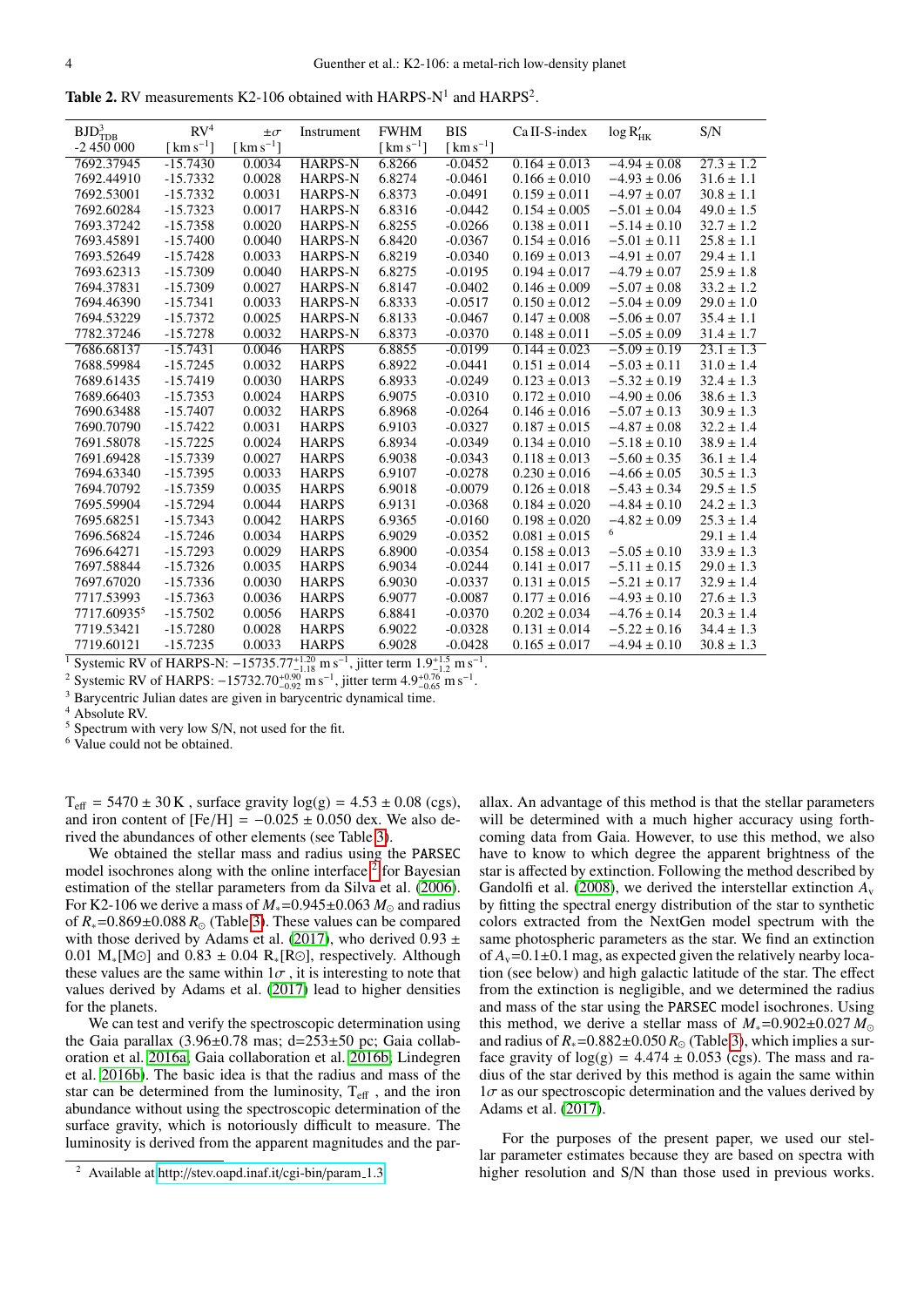$1.8$  $1.6$  $1.4$ 

 $1.2$  $\overline{1}$ 

However, for completeness, we also give the masses and radii for the two planets derived using stellar parameters from Adams et al. [\(2017\)](#page-9-11).

# 3.2. Activity of the host star

Before discussing the RV signals of the planets, we need to know whether stellar activity affects the RV measurements or the light curves. From the HARPS and HARPS-N spectra we derive an average chromospheric activity index  $\log R_{HK}^2 = -5.04 \pm 0.19$ <br>(Table 2) As pointed out by Saar (2006) the minimum chromo-(Table [2\)](#page-3-0). As pointed out by Saar [\(2006\)](#page-10-23), the minimum chromospheric activity of stars with solar metallicity is about  $log R'_{HK}$  = <sup>−</sup>5.08. Since we do not see any emission component in the Ca II H&K lines (Fig. [1\)](#page-4-0) either, we conclude that the star is very inactive, in agreement with its slow rotation of v sin  $i = 2.8 \pm 0.35$ km s−<sup>1</sup> . This does not imply, however, that there is no RV jitter caused by stellar activity. Lanza et al. [\(2016\)](#page-10-24) showed that the amplitude of the long-term RV variation of the Sun in the time from 2006 to 2014 was  $4.98 \pm 1.44$  m s<sup>-1</sup>. At the maximum of the solar activity the amplitude of the RV variations can be as high solar activity, the amplitude of the RV variations can be as high as 8 m s−<sup>1</sup> (Meunier et al [2010a\)](#page-10-25). The scatter of the RV measurements shown in Figs. [2](#page-4-1) and [3](#page-4-2) appears to be dominated by the photon noise of the spectra, not by stellar activity, which is consistent with the result that this star is as inactive as the Sun.

Although the orbital periods of the planets are already known from the transit light curve, it is nevertheless useful to perform a period search to investigate whether stellar activity could systematically change the inferred RV amplitudes of the planets, or whether it merely adds random noise to the data. Since the RV variations induced by activity on the Sun are correlated with the  $\log R'_{HK}$ -index (Meunier et al [2010b\)](#page-10-26), we calculated the Lomb-Scargle diagram for the stellar  $\log R'_{HK}$  and the bisector span. The are no significant peaks (false-alarm probability lower than 1%) at the orbital periods of the planets, which means that the observed RV variations are not induced by stellar activity.

In Figs. [4](#page-5-1) and Fig. [5](#page-5-2) we plot  $\log R'_{HK}$  and the bisector span against RV. The correlation coefficient between  $\log R'_{HK}$  and the RV is  $-0.07 \pm 0.10$  and the correlation between the bisector span and the RV is  $-0.26 \pm 0.23$ . This means that there are no significant correlations between the activity indicators and the RV variations, suggesting that stellar activity does not significantly bias the RV amplitudes (*K* values). Although the activity of the star is low, we nevertheless include a jitter term in the analysis. The jitter terms and the systemic velocities are given in Tables [1](#page-2-0) and [2.](#page-3-0) However, we also quote the results obtained without using the jitter term, to discuss whether the inclusion of a jitter term makes any significant difference.

# 3.3. Multi-planet joint analysis

We performed a joint analysis of the K2 light curve and RV data of K2-106. We used the K2 photometry provided by Vanderburg & Johnson [\(2014\)](#page-10-27), and detrended and cleaned the transit light curves using the code  $\mathsf{exotrending}^3$  $\mathsf{exotrending}^3$ . For each transit light curve, exotrending fits a second-order polynomial to the outof-transit data. The fitted segments includes 4 and 12 hours of out-of-transit data centered around each transit of the inner and outer planet, respectively. The code removes outliers using a  $3\sigma$  clipping algorithm applied to the residuals to the preliminary best-fitting transit model derived using the equations from

NTENSITY + Const.  $0.8$  $0.6$  $04$  $0.5$  $\overline{C}$ 3955 3960 3965  $3970$ 3975 3980 WAVELENGTH [Å]

CaII H

<span id="page-4-0"></span>Fig. 1. Averaged HARPS spectrum of K2-106 (black) in the Ca II H line together with a solar spectrum (red).



<span id="page-4-1"></span>Fig. 2. Phase-folded RV curve of K2-106 b after removing the signal from the outer planet.



<span id="page-4-2"></span>Fig. 3. Phase-folded RV curve of K2-106 c after removing the signal from the inner planet.

Mandel & Agol [\(2002\)](#page-10-28), coupled to a nonlinear least-squares fitting procedure.

The multi-planet joint analysis was made with the code pyaneti (Barragán et al. [2017\)](#page-9-26). This code explores the parameter space with a Markov chain Monte Carlo algorithm and generates a posterior distribution for each parameter. The transit fits are made using a Mandel & Agol [\(2002\)](#page-10-28) model, while we used Keplerian orbits to model the RV measurements. The likelihood and fitted parameters are the same as in Barragán et al. [\(2016\)](#page-9-27). For each planet, the fitted parameters are listed in

<span id="page-4-3"></span>Available at https://github.com/oscaribv/exotrending (Barragán  $\&$ Gandolfi [2017\)](#page-9-26)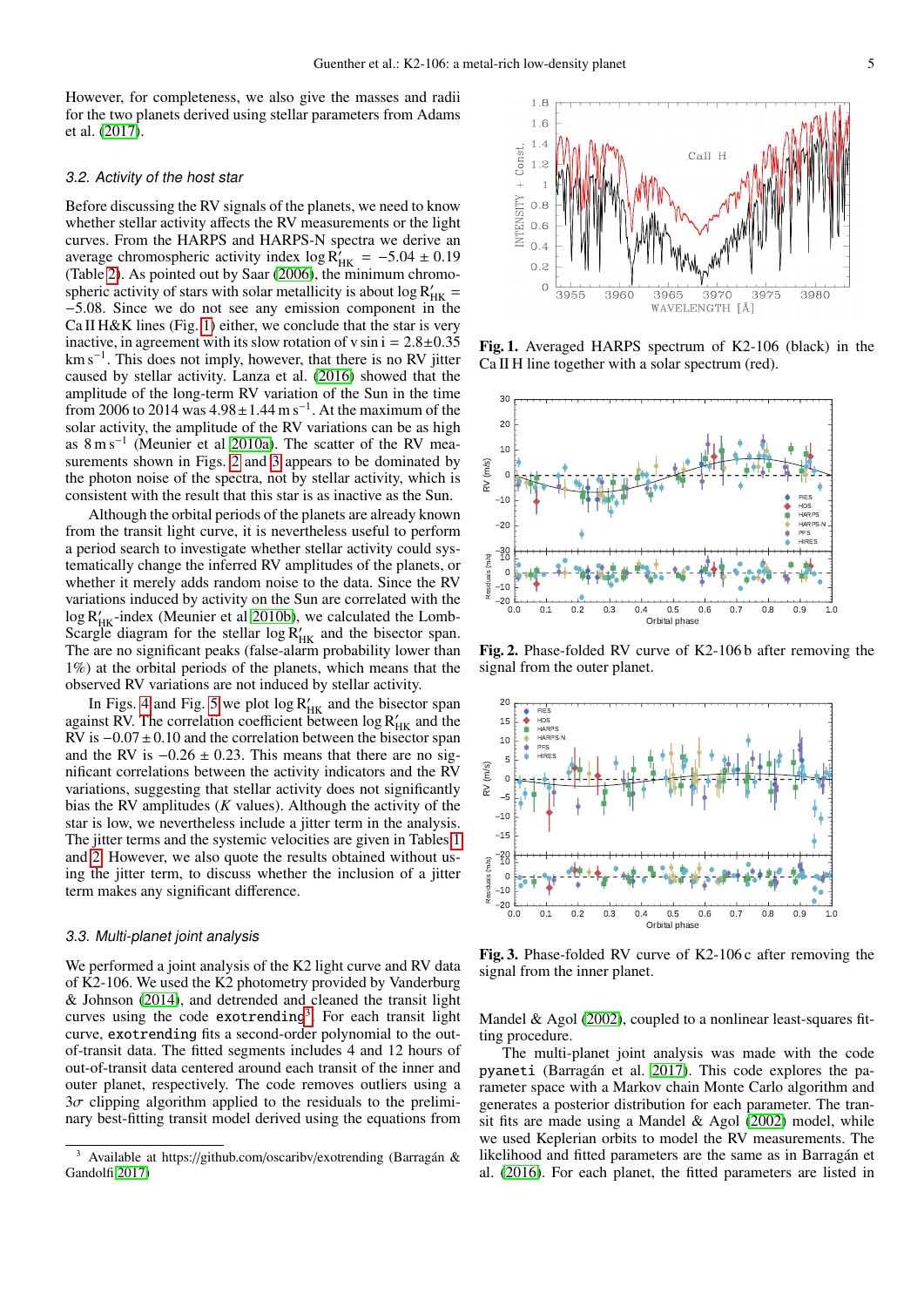<span id="page-5-0"></span>

| Table 3. Properties of the host star. |  |  |  |  |  |  |  |
|---------------------------------------|--|--|--|--|--|--|--|
|---------------------------------------|--|--|--|--|--|--|--|

|                                                                                         | Adams et al. (2017) | Gaia and $T_{\text{eff}}$ | this work <sup>1</sup> |  |  |
|-----------------------------------------------------------------------------------------|---------------------|---------------------------|------------------------|--|--|
| $M_{*}$ [M⊙]                                                                            | $0.93 \pm 0.01$     | $0.902 \pm 0.027^2$       | $0.945 \pm 0.063$      |  |  |
| $R_*[R\odot]$                                                                           | $0.83 \pm 0.04$     | $0.882 \pm 0.050^2$       | $0.869 \pm 0.088$      |  |  |
| $T_{\text{eff}}$ [K]                                                                    | $5590 \pm 51$       | .                         | $5470 \pm 30$          |  |  |
| log(g)                                                                                  | $4.56 \pm 0.09$     | $4.474 \pm 0.053^2$       | $4.53 \pm 0.08$        |  |  |
| [Fe/H]                                                                                  | $0.025 \pm 0.020$   |                           | $-0.025 \pm 0.05$      |  |  |
| [Si/H]                                                                                  | .                   |                           | $-0.05 \pm 0.05$       |  |  |
| [Ca/H]                                                                                  | .                   |                           | $+0.08 \pm 0.05$       |  |  |
| [Ni/H]                                                                                  | .                   | .                         | $-0.02 \pm 0.05$       |  |  |
| [Na/H]                                                                                  | .                   |                           | $+0.05 \pm 0.05$       |  |  |
| v sin i $\mathrm{[km\,s^{-1}]}$                                                         | .                   | .                         | $2.8 \pm 0.35$         |  |  |
| $v_{macro}$ [km s <sup>-1</sup> ]                                                       | .                   |                           | $1.7 \pm 0.35$         |  |  |
| $v_{micro}$ [km s <sup>-1</sup> ]                                                       | .                   | .                         | $0.9 \pm 0.1^3$        |  |  |
| $A_v$ [mag]                                                                             |                     | $\cdots$                  | $0.1 \pm 0.1$          |  |  |
| $distance$ [pc]                                                                         | $\ddotsc$           | $253 \pm 50$              | .                      |  |  |
| <sup>1</sup> Spectroscopic determination as derived from the HARPS and HARPS-N spectra. |                     |                           |                        |  |  |

<sup>2</sup> Derived using T<sub>eff</sub>, [Fe/H] from HARPS and HARPS-N, and the Gaia parallax in Sect. [3.1.](#page-2-2)

<sup>3</sup> Using the empirical formula from Bruntt et al. [\(2010\)](#page-9-21).



<span id="page-5-1"></span>Fig. 4. Same as Fig. [5,](#page-5-2) but for the chromospheric activity index  $\log R'_{HK}$ . There is again no correlation between the two.



<span id="page-5-2"></span>Fig. 5. Bisector span versus the RV for K2-106. There is no correlation between the two, indicating that stellar activity or hypothetical background binaries probably do not affect the derived RV amplitudes for the two planets.

Table [4.](#page-6-0) Briefly, they are 1) the time of first transit  $T_0$ ; 2) the Table 4. Briefly, they are 1) the time of first transit  $I_0$ ; 2) the orbital period *P*; 3)  $\sqrt{e} \sin \omega_x$  and 4)  $\sqrt{e} \cos \omega_x$ , where *e* is the eccentricity and  $\omega_x$  is the argument of periansis of the star: 5) the eccentricity and  $\omega_{\star}$  is the argument of periapsis of the star; 5) the impact parameter *b*, defined as  $\cos i [1 - e^2]/[R_{\star}(1 + e \sin \omega_p)],$ 

where *i* is the orbital inclination with respect to the line of sight,  $R_{\star}$  is the stellar radius, and  $\omega_{\rm p}$  is the argument of periapsis of the planet; 6) the scaled semi-major axis  $a/R_{\star}$ ; 7) the planet-tostar radius ratio  $R_p/R_{\star}$ ; 8) the RV semi-amplitude variation *K*; and 9) the systemic velocities  $\gamma_j$  for each instrument *j*. The code also fits for the limb-darkening coefficients  $u_1$  and  $u_2$  using the parameterization  $q_1$  and  $q_2$  proposed by Kipping et al. [\(2013\)](#page-10-29). Table [4](#page-6-0) reports also the derived quantities, namely, the planetary mass  $M_p$  and radius  $R_p$ , bulk density  $\rho_p$ , surface gravity  $g_p$ , equilibrium temperature *T*eq (assuming zero albedo), as well as the transit duration  $\tau_{14}$  and the ingress/egress duration  $\tau_{12} = \tau_{34}$ .

The long-cadence data give a slightly distorted view of the actual transit shape. To take this into account, we followed the procedure described by Kipping et al. [\(2010\)](#page-10-30). We subdivided each time stamp into ten points, calculated the theoretical flux for each point, and then performed an average before comparing to the data. We set uniform priors for the following parameters within the ranges  $T_{0,b} = [2457394.00, 2457394.02]$  d,  $T_{0,c}$  = [2457405.69, 2457405.77] d,  $P_b$  = [0.5710, 0.5716] d,  $P_a$  = [13.33, 13.35] d,  $b_i$  = [0.11]  $K_i$  = [0.100] m s<sup>-1</sup> and  $P_c = [13.33, 13.35]$  d,  $b_i = [0, 1]$ ,  $K_i = [0, 100]$  m s<sup>-1</sup>, and  $R_{c,i}/R_i = [0, 0.1]$ . For circular orbits the parameters  $\sqrt{e_i} \sin \omega_i$ .  $P_c = [15.55, 15.55]$  d,  $D_i = [0, 1]$ ,  $K_i = [0, 100]$  ins , and  $R_{p,i}/R_{\star} = [0, 0.1]$ . For circular orbits the parameters  $\sqrt{e_i} \sin \omega_i$ ,  $\sqrt{e_i} \cos \omega_i$  were fixed to 0, whereas for eccentric orbits the priors  $\sqrt{e_i}$  cos  $\omega_i$  were fixed to 0, whereas for eccentric orbits the priors for the two eccentricity parameters were uniform between -1 and 1, taking into account that *<sup>e</sup>* < 1. For the the limb-darkening coefficients  $u_1$  and  $u_2$ , we adopted Gaussian priors centered at the values given by Claret & Bloemen [\(2011\)](#page-9-28) with conservative error bars of 0.1. For the scaled semi-major axis, we used Kepler's third law to set Gaussian priors based on the stellar mass and radius as derived in Sect. [3.1.](#page-2-2)

The parameter space was explored using 500 independent Markov chains. Once the chains converged to a solution, we ran 25,000 additional iterations with a thin factor of 50. This produced a posterior distribution of 250,000 independent points for each parameter. The final parameters and their corresponding error bars were defined by the median and the 68% levels of the credible interval of the posterior distribution.

Given the very short orbital period, we assumed a circular orbit for K2-106 b, but included eccentricity orbit in the case of K2-106 c. Using the full analysis, all data, and the jitter term, we find  $e_c = 0.18_{-0.12}^{+0.15}$  for K2-106 c. Figure [3](#page-4-2) shows the phase-folded RV curve and the orbit with an eccentricity of 0.18.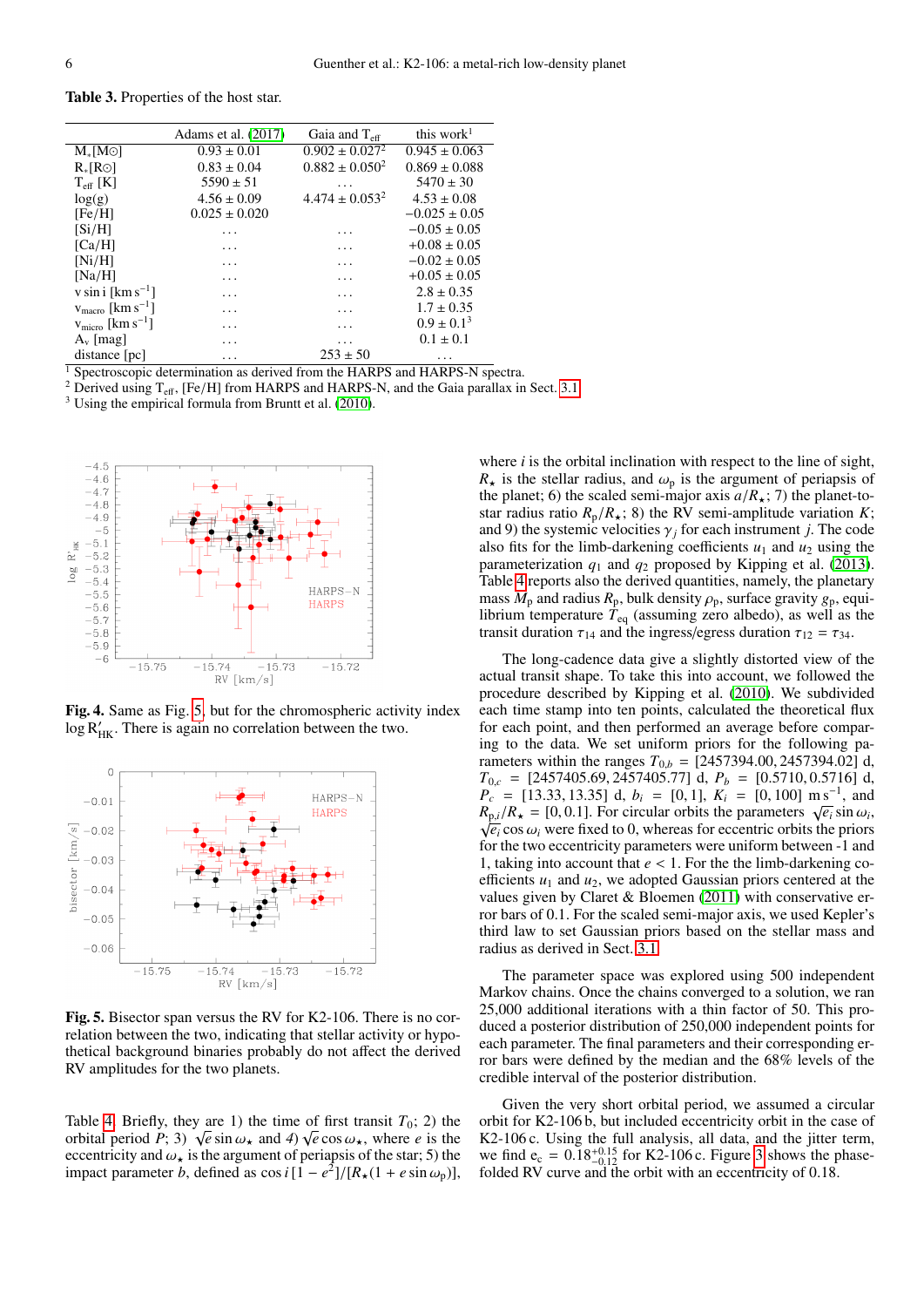There are in principle four possibilities for obtaining the mass of the two planets: We can use just our data, or we can also include the data taken by Sinukoff et al. [\(2017b\)](#page-10-15), and we can perform the analysis with and without the jitter term. The K-amplitudes using our data without the jitter term are  $K_b =$ 6.25 ± 0.63 *m s*<sup>−1</sup> and  $K_c$  = 2.38 ± 0.80 *m s*<sup>−1</sup>. With the jitter terms they are  $K_b$  = 6.39 + 0.85 *m* s<sup>−1</sup> and  $K_a$  = 1.76 + 1.0 terms they are  $K_b = 6.39 \pm 0.85$   $ms^{-1}$ , and  $K_c = 1.76 \pm 1.0$ <br> $ms^{-1}$ . The effect of the jitter term is thus small as these val*m s*<sup>−1</sup>. The effect of the jitter term is thus small, as these values are the same within  $1\sigma$ . When we include the measure-<br>ments taken by Sinukoff et al. [\(2017b\)](#page-10-15) and the jitter term, we find  $K_b = 6.67 \pm 0.69 \text{ m s}^{-1}$ ,  $K_c = 1.67_{-0.88}^{+0.99} \text{ m s}^{-1}$  The inclusion of a jitter term and the data from Sinukoff et al. [\(2017b\)](#page-10-15) thus does not change the results significantly, but the accuracy of the mass determination increases slightly when we include the data from Sinukoff et al. [\(2017b\)](#page-10-15). In the following we use the values obtained with the jitter term and including the data taken by Sinukoff et al. [\(2017b\)](#page-10-15).

Using the masses and orbital parameters of the two planets, we estimated the expected transit-time-variations (TTVs) induced by the gravitational mutual interactions between the two objects. Because the two planets are not in resonance, the interaction between the two planets is very small. The resulting TTVs are too small to be detected using *Kepler* long-cadence data.

# 3.4. Radii, masses, and densities of the planets

The phase-folded RV curves of K2-106 b and K2-106 c are shown in Figs. [2](#page-4-1) and [3.](#page-4-2) Figures [6](#page-7-0) and [7](#page-7-1) show the phase-folded transit light curves. When we use the data obtained by Sinukoff et al. [\(2017b\)](#page-10-15), the jitter terms, and the stellar parameters derived by us, the masses of the two planets are  $\overline{M}_b = 8.36^{+0.96}_{-0.94} M_{\oplus}$ ,<br>and  $\overline{M}_b = 5.8^{+3.3} M_{\odot}$  outer planet, respectively. The radius of and  $M_c = 5.8^{+3.3}_{-3.0}$   $M_\oplus$  outer planet, respectively. The radius of inner planet is  $R_c = 1.52 \pm 0.16R$  and  $R_c = 2.50^{+0.27}$  R inner planet is  $R_b = 1.52 \pm 0.16 R_{\oplus}$ , and  $R_c = 2.50^{+0.27}_{-0.26} R_{\oplus}$  for the outer planet. With these values, the mean densities are for the outer planet. With these values, the mean densities are 13.1<sup>+5.4</sup> g cm<sup>-3</sup> and 2.0<sup>+1.6</sup> g cm<sup>-3</sup> for the two planets, respectively. All the values derived for the two planets are listed in  $15.1_{-3.6}$  g cm and  $2.0_{-1.1}$  g cm for the two planets, respectively. All the values derived for the two planets are listed in Table [4.](#page-6-0) The radii we have derived are consistent with the values of  $R_p = 1.46 \pm 0.14 R_{\oplus}$  and  $R_p = 2.53 \pm 0.14 R_{\oplus}$  for the two planets given by Adams et al. [\(2017\)](#page-9-11).

With the stellar parameters given in Adams et al. [\(2017\)](#page-9-11), the mass and radius of the inner planet becomes  $M_b = 8.22^{+0.94}_{-0.92} M_{\oplus}$ , <sup>+0.94</sup> *M*⊕,<br>−0.92 *M*⊕,<br>alues the and  $R_b = 1.45 \pm 0.15$   $R_{\oplus}$ , respectively. With these values the density increases to  $\rho_b = 14.8^{+6.1}$  g cm<sup>-3</sup>. For the outer planet density increases to  $\rho_b = 14.8^{+6.1}_{-4.0}$  g cm<sup>-3</sup>. For the outer planet,<br>we find M = 5.7<sup>+3.3</sup> M and P = 2.30 + 0.25 P = respectively. we find  $M_c = 5.7^{+3.3}_{-3.0} M_{\oplus}$ , and  $R_c = 2.39 \pm 0.25 R_{\oplus}$ , respectively.

# <span id="page-6-1"></span>3.5. Atmospheric escape rates

Because of the relatively similar masses of the planets and their differing orbital distances, K2-106 is an excellent laboratory for the study of atmospheric escape. K2-106 b adds to the sample of ultra-short period planets, such as CoRoT-7b (Léger et al. [2009\)](#page-10-1) and Kepler-10b (Batalha et al. [2011\)](#page-9-1), for which the bulk density is suggestive of an Earth-like composition. Such ultra-short period planets have a Jeans escape parameter  $\Lambda$  below  $\approx 20$ . This is also the case for K2-106b, which has  $\Lambda = 17.1 \pm 2.6$ .

As mentioned in the introduction, the atmosphere of planets with  $\Lambda$  values lower than 20 - 40, depending on the system parameters, lie in the boil-off regime (Owen & Wu [2016;](#page-10-8) Cubillos et al[.2017\)](#page-9-7), where the escape is driven by the atmospheric thermal energy and low planetary gravity, rather than the high-energy (XUV) stellar flux. Fossati et al.[\(2017\)](#page-9-8) showed that the hydrogen-dominated atmosphere of planets with an equilibrium temperature higher than 1000 K, a mass lower than about

<span id="page-6-0"></span>Table 4. K<sub>2</sub>-106 system parameters.

| $K2-106$                                                                |                                                                                      |
|-------------------------------------------------------------------------|--------------------------------------------------------------------------------------|
| $\mathrm{M}_*[M_\odot]$                                                 | $\overline{0.945} \pm 0.063$                                                         |
| $R_*[R_{\odot}]$                                                        | $0.869 \pm 0.088$                                                                    |
| $T_{\text{eff}}[K]$                                                     | $5470 \pm 30$                                                                        |
| Linear limb-darkening coefficient $u_1$                                 | $0.41^{+0.13}_{-0.12}$                                                               |
| Quadratic limb-darkening coefficient $u_2$                              |                                                                                      |
|                                                                         | $0.25_{-0.12}^{-.0.12}_{-.0.12}$<br>0.448 <sup>+0.101</sup>                          |
| q <sub>1</sub>                                                          | $0.312_{-0.091}^{+0.096}$                                                            |
| q <sub>2</sub>                                                          |                                                                                      |
|                                                                         |                                                                                      |
| $K2-106b$                                                               |                                                                                      |
| $T_0$ [days]                                                            | $2457394.0114 \pm 0.0010$                                                            |
| Period [days]                                                           | $0.571292^{+0.000012}_{-0.000013}$                                                   |
| Impact parameter <i>b</i>                                               | $0.37125 - 0.0000$<br>0.18+0.19<br>2.892+0.089<br>0.01601+0.00031<br>0.01601+0.00029 |
| $a/R_*$                                                                 |                                                                                      |
| $R_p/R_*$                                                               |                                                                                      |
| Radial velocity semi-amplitude $K$ [ms <sup>-1</sup> ]                  | $6.67 \pm 0.69$                                                                      |
| Orbital eccentricity e                                                  | $0.0$ (fixed)                                                                        |
| $\sqrt{e}$ sin $\omega_{\star}$                                         | $0.0$ (fixed)                                                                        |
|                                                                         |                                                                                      |
| $\sqrt{e}$ cos $\omega_{\star}$                                         | $0.0$ (fixed)                                                                        |
| Inclination <i>i</i> [deg]                                              | $86.4^{+2.5}_{-4.1}$                                                                 |
| Orbital semi-major axis a [AU]                                          | $0.0116 \pm 0.0013$                                                                  |
| $\rm M_p$ [ $M_{\oplus}$ ]                                              | $8.36_{-0.94}^{+0.96}$                                                               |
| $R_{p}[R_{\oplus}]$                                                     | $1.52 \pm 0.16$                                                                      |
| $\rho_{\rm p}$ [g cm <sup>-3</sup> ]                                    | $13.1^{+5.4}_{-3.6}$                                                                 |
| $g_p$ [cm s <sup>-2</sup> ]                                             | $2757^{+369}_{-207}$                                                                 |
| $T_{eq}^1$ [K]                                                          | $2333^{+69}_{-27}$                                                                   |
| $\tau_{14}$ [hours]                                                     | $-57$                                                                                |
|                                                                         | $1.532_{-0.035}^{+0.037}$ $0.0253_{-0.0037}^{+0.0037}$                               |
| $\tau_{12} = \tau_{34}$ [hours]                                         |                                                                                      |
|                                                                         |                                                                                      |
| K2-106 c                                                                |                                                                                      |
| $T_0$ [days]                                                            | $24\overline{57405.73156^{+0.0033}_{0.0044}}$                                        |
| Period [days]                                                           | $13.33970^{+0.00091}_{-0.00001}$<br>$-0.00096$                                       |
| Impact parameter <i>b</i>                                               | $0.31_{-0.27}^{+0.17}$                                                               |
| $a/R_*$                                                                 | $26.2^{+2.20}_{-2.7}$                                                                |
| $R_p/R_*$                                                               | $0.02632^{+0.00075}_{-0.00075}$<br>$-0.00058$                                        |
| Radial velocity semi-amplitude $K$ [ms <sup>-1</sup> ]                  | $1.67^{+0.99}_{-0.99}$                                                               |
| Orbital eccentricity e                                                  | $0.18^{+0.88}_{+0.15}$                                                               |
| $\omega$                                                                | $178^{+58}_{-74}$                                                                    |
|                                                                         |                                                                                      |
| $\sqrt{e}$ sin $\omega_{\star}$                                         | $0.01 \pm 0.25$                                                                      |
| $\sqrt{e}$ cos $\omega_{\star}$                                         | $-0.28^{+0.39}_{-0.25}$                                                              |
| Inclination i [deg]                                                     | $89.35\substack{+0.43 \\ 0.43}$                                                      |
| Orbital semi-major axis $a$ [AU]                                        | $0.105_{+0.015}^{-0.46}$                                                             |
| $\rm M_p$ [ $M_{\oplus}$ ]                                              |                                                                                      |
| $R_p[R_{\oplus}]$                                                       | $5.8^{+3.3}_{-3.0}$<br>2.50 <sup>+0.27</sup>                                         |
| $\rho_{\rm p}$ [g cm <sup>-3</sup> ]                                    | $2.0^{+1.6}_{-1.6}$                                                                  |
| $g_p$ [cm s <sup>-2</sup> ]                                             | $843 + 557$                                                                          |
| $T_{eq}$ [K]                                                            | $774^{+46}$                                                                          |
|                                                                         | $3.66^{+0.69}_{-0.57}$                                                               |
| $\tau_{14}$ [hours]                                                     |                                                                                      |
| The variables are explained in Sect. 3.3. The jitter terms and the sys- |                                                                                      |

temic velocities are given in Tables [1](#page-2-0) and [2.](#page-3-0)

<sup>1</sup> Equilibrium temperature  $T_{eq}$  derived assuming zero albedo.

5 *M*⊕, and a Λ value lower than 20-40 should evaporate completely in less than about 500 Myr. As indicated by these theoretical results and by the planet's high bulk density, K2-106 b has probably lost any hydrogen-dominated atmosphere it may once have had. Because of the very close distance to the host star, the planet has probably also lost any secondary, likely  $CO<sub>2</sub>$ dominated, atmosphere because of the intense stellar radiation (Kulikov et al. [2006;](#page-10-31) Tian [2009\)](#page-10-32). The planet could therefore have been left with a bare rocky surface exposed to the intense stellar radiation and wind. This may have led to the formation of surface magma oceans (Leger et al. [2011;](#page-10-33) Miguel et al. [2011;](#page-10-34) Demory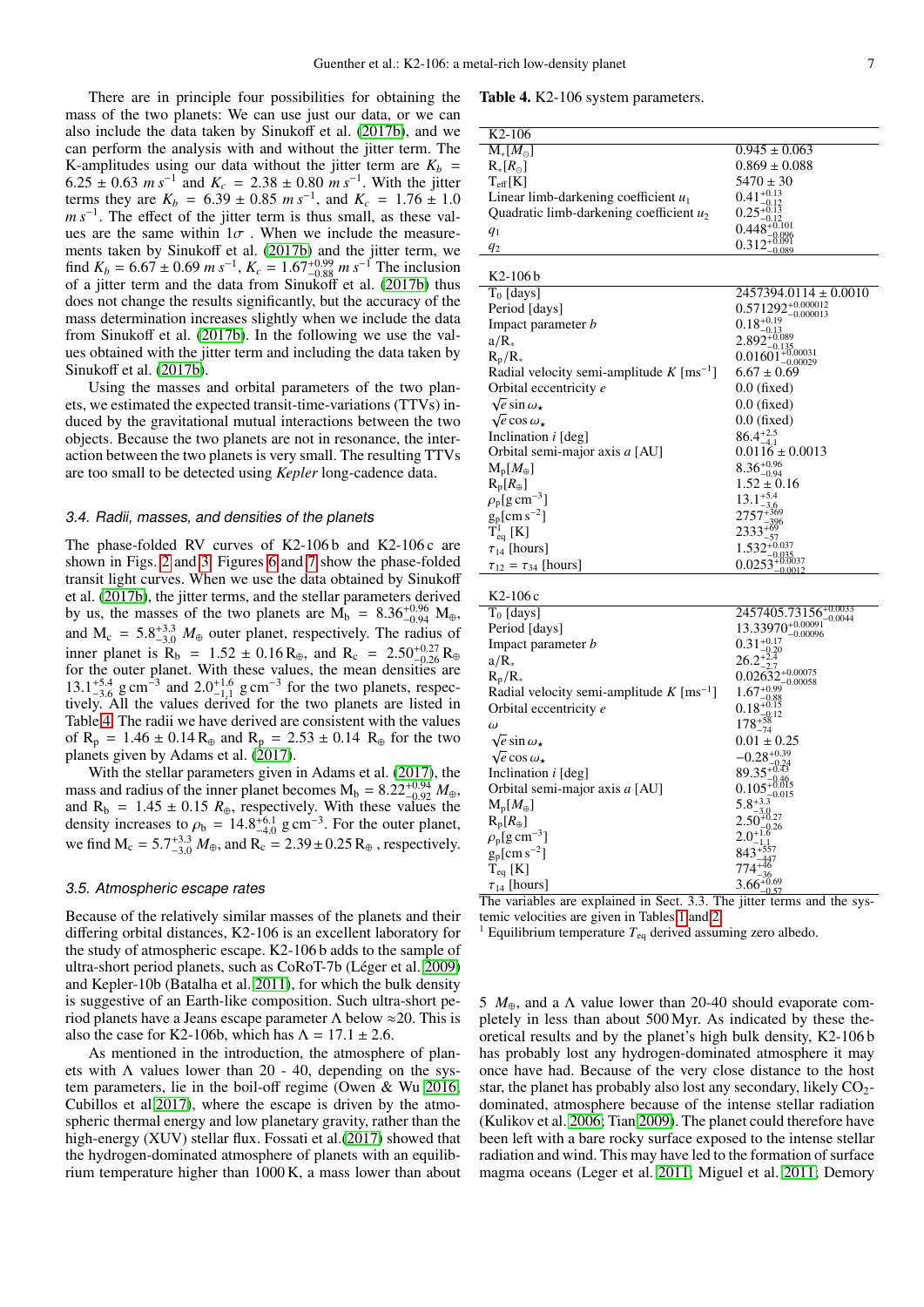

<span id="page-7-0"></span>Fig. 6. Best-fit light curves of the planet K2-106 b. The light curve has been folded using the orbital period of the planet (Table [4\)](#page-6-0).



<span id="page-7-1"></span>Fig. 7. Best-fit light curves to planet K2-106 c. The light curve has been folded using the orbital period of the planet (Table [4\)](#page-6-0).

et al[.2016\)](#page-9-29) that outgas and sputter, in a way similar from what occurs on Mercury (Pfleger et al. [2015\)](#page-10-35). This could create an extended escaping exosphere composed mostly of heavy refractory elements (Mura et al. [2011\)](#page-10-36).

The parameters of K2-106 c are nearly identical to those of Kepler 454 b (Gettel et al. [2016\)](#page-9-30). Kepler 454 b is the innermost known planet of a system that also has a massive planet with an orbital period of 527 d. Whether planets like K2-106 c and Kepler 454 b have a rocky core and an extended atmosphere or if they belong to the elusive class of "ocean planets" (Léger et al. [2004\)](#page-10-37) cannot be deduced from the mass and radius measurements alone. Further studies are needed to clarify the situation, but, as mentioned above, it is reasonable to assume that K2-106 c has a rocky core and an extended atmosphere.

The status and evolution of the atmosphere of K2-106 c is also less certain because of the rather large uncertainty in the planet's mass. We estimated the XUV-driven escape rate based on the energy-limited formulation of Erkaev et al.[\(2007\)](#page-9-31) and an XUV (XUV:  $1 - 912 \text{ Å}$ ) flux rescaled from the solar flux (since the star has a solar-like activity level), obtaining a mass-loss rate  $M_{en}$  of 2×10<sup>9</sup> g s<sup>-1</sup>. We also employed the hydrodynamic upperatmosphere code described by Erkaev et al. (2016), obtaining a mass-loss rate  $M_{hy}$  of  $4 \times 10^9$  g s<sup>-1</sup>. This and the fact that the planet's  $\Lambda$  value is 25.8  $\pm$  9.2 suggest that the planetary atmosphere may be in the boil-off regime (Owen & Wu [2016;](#page-10-8) Fossati

<span id="page-7-2"></span>Table 5. Atmospheric escape parameters

| $K2-106b$                                                                        |                       |  |  |  |
|----------------------------------------------------------------------------------|-----------------------|--|--|--|
| Restricted Jeans escape parameter $\Lambda$                                      | $17.1 \pm 2.6$        |  |  |  |
| Roche-lobe radius $[R_{\varphi}]$                                                |                       |  |  |  |
| $F_{\text{XUV}}$ [erg cm <sup>-2</sup> s <sup>-1</sup> ]                         | 11500                 |  |  |  |
| Escape rate $[s^{-1}]$                                                           | $2.1 \times 10^{+33}$ |  |  |  |
| $F_p/F_a^1$                                                                      | 3500                  |  |  |  |
|                                                                                  |                       |  |  |  |
| $K2-106c$                                                                        |                       |  |  |  |
| Restricted Jeans escape parameter $\Lambda$                                      | $25.8 \pm 9.2$        |  |  |  |
| Roche-lobe radius $[R_{\varphi}]$                                                | 33                    |  |  |  |
| $F_{XUV}$ [erg cm <sup>-2</sup> s <sup>-1</sup> ]                                | 154                   |  |  |  |
| Escape rate $[s^{-1}]$                                                           | $6.6 \times 10^{+31}$ |  |  |  |
| $F_p/F_a^1$                                                                      | 52                    |  |  |  |
| <sup>1</sup> Ratio of the stellar flux received by the planet compared to Earth. |                       |  |  |  |

et al. [2017\)](#page-9-8). The parameters relevant to atmospheric escape are listed in Table [5.](#page-7-2)

We now assume that the atmosphere of K2-106 c is hydrogen dominated, as suggested by the low bulk density, and that it is indeed in the boil-off regime. This would imply that the atmosphere would almost completely escape within a few hundred Myr (Fossati et al. [2017\)](#page-9-8), which is not compatible with the measured bulk density and age of the system, which is certainly older than a few a few hundred Myr. It is also extremely unlikely that we have observed the planet during a short-lived transition phase characterized by an extremely high escape rate. Under the current assumptions, the most likely possibility is that either the radius and/or equilibrium temperature are overestimated and/or the mass is underestimated (Cubillos et al. [2017\)](#page-9-7). This is the same situation as considered by Lammer et al.[\(2016\)](#page-10-38) for CoRoT-24 b (Alonso et al. [2014\)](#page-9-32) and then extended by Cubillos et al.[\(2017\)](#page-9-7) to a large sample of low-density sub-Neptune-mass planets. These authors showed that a radius overestimation may be caused by the presence of high-altitude clouds. At the same time, the presence of clouds would also imply that the equilibrium temperature may have been overestimated because this would increase the albedo (see Cubillos et al. [2017](#page-9-7) for more details). A better understanding of the loss processes would be possible with a higher accuracy in the mass and radius determinations of the planet and the star.

# **4. Discussion and conclusions**

We have determined the masses of the planets K2-106 b and K2- 106 c. K2-106 b is a low-mass ultra-short-period planet. Table [6](#page-8-0) gives an overview of the known planets of this type. Other plan-ets of this class are CoRoT-7b (Léger et al. [2009\)](#page-10-1), 55 Cnc e (Winn et al. [2011\)](#page-10-39), Kepler-10b (Batalha et al. [2011\)](#page-9-1), Kepler-78b (Sanchis-Ojeda et al. [2013\)](#page-10-2), WASP-47e (Dai et al. [2015;](#page-9-5) Sinukoff et al. [\(2017a\)](#page-10-4), and perhaps also the planet candidates of the sdB KIC 05807616 (Charpinet et al. [2011\)](#page-9-33). Because KOI 1843.03 has an orbital period of only 4.425 hr, Rappaport et al. [\(2013\)](#page-10-40) concluded that this planet must have a density higher than  $\rho = 7$  g cm<sup>-3</sup>. Adams et al. [\(2016\)](#page-9-34) recently published a list of 19 additional planet candidates with orbital periods shorter than 19 additional planet candidates with orbital periods shorter than one day. One of these is EPIC 203533312, which has an orbital period of 4.22 hr. If confirmed as a planet, its density must be higher than  $\rho = 8.9$  g cm<sup>-3</sup>.<br>The upper panel in Fig.

The upper panel in Fig. [8](#page-9-35) shows the mass-radius relation for low-mass ultra-short planets together with various compositions taken from Zeng et al. [\(2016\)](#page-10-41). The filled red symbols are the values for K2-106 b and K2-106 c using our stellar parameters, the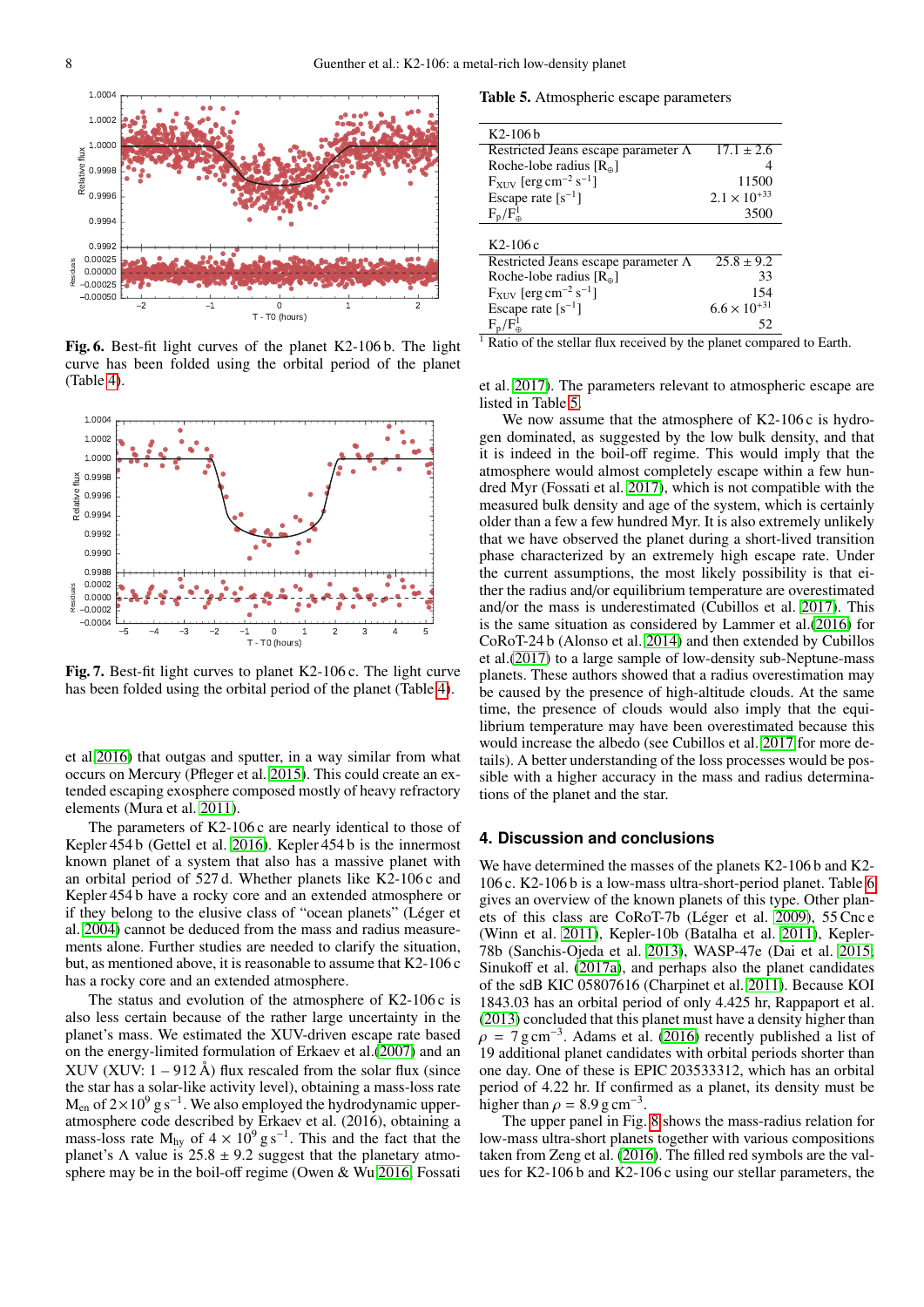<span id="page-8-0"></span>

| planet                                                 | orbital    | mass                   | radius                 | density                                     | multiple            | ref.                  |  |
|--------------------------------------------------------|------------|------------------------|------------------------|---------------------------------------------|---------------------|-----------------------|--|
|                                                        | period [d] | $[M_{\oplus}]$         | $[R_{\oplus}]$         | $\left[\text{g cm}^{-3}\right]$             | system <sup>1</sup> |                       |  |
| KOI 1843.03                                            | 0.18       | $> 0.46^3$             | $0.45^{+0.08}_{-0.05}$ | $> 7^3$                                     | N <sub>O</sub>      | Rappaport et al. 2013 |  |
| Kepler-78 b                                            | 0.36       | $1.69 \pm 0.41$        | $1.20 \pm 0.09$        | $5.3 \pm 1.8$                               | N <sub>O</sub>      | Howard et al. 2013    |  |
| $K2-106b$                                              | 0.57       | $8.36_{-0.94}^{+0.96}$ | $1.52 \pm 0.16$        |                                             | <b>YES</b>          | this work             |  |
| 55 Cnc $e^2$                                           | 0.74       | $8.63 \pm 0.35$        | $2.00 \pm 0.14$        | $13.1^{+5.4}_{-3.6}$<br>5.9 <sup>+1.5</sup> | <b>YES</b>          | Winn et al. 2011      |  |
| 55 Cnc $e^2$                                           | 0.74       | $8.37 \pm 0.38$        | $2.17 \pm 0.10$        | $4.5 \pm 0.20$                              | <b>YES</b>          | Winn et al. 2012      |  |
| WASP-47 $e^2$                                          | 0.79       | $12.2 \pm 3.7$         | $1.817 \pm 0.065$      | $11.3 \pm 3.6$                              | <b>YES</b>          | Dai et al. 2015       |  |
| WASP-47 $e^2$                                          | 0.79       | $9.11 \pm 1.17$        | $1.87 \pm 0.13$        | $7.63 \pm 1.90$                             | <b>YES</b>          | Sinukoff et al. 2017a |  |
| Kepler-10b                                             | 0.84       | $3.33 \pm 0.49$        | $1.47^{+0.03}_{-0.02}$ | $5.8 \pm 0.8$                               | <b>YES</b>          | Dumusque et al. 2014  |  |
| $CoRoT-7b$                                             | 0.85       | $4.73 \pm 0.95$        | $1.58 \pm 0.09$        | $6.61 \pm 1.72$                             | <b>YES</b>          | Haywood et al. 2014   |  |
| HD3167b                                                | 0.95       | $5.69 \pm 0.44$        | $1.574 \pm 0.054$      | $8.00_{-0.98}^{+1.10}$                      | <b>YES</b>          | Gandolfi et al. 2017  |  |
| <sup>1</sup> "NO" means that no other planet is known. |            |                        |                        |                                             |                     |                       |  |

<sup>2</sup> Two measurements were obtained for this planet.

<sup>3</sup> Lower limit of mass and density estimated from orbital period and radius.

open symbol those for the stellar parameters given by Adams et al. [\(2017\)](#page-9-11). In both cases, K2-106 b is located between the lines with 50% and 100% iron composition. How robust is this conclusion that K2-106 b is metal rich? When we use models published by Fortney et al. [\(2007\)](#page-9-38) or Wurm et al. [\(2013\)](#page-10-44), we obtain the same results. Thus, regardless of which set of stellar parameters we use, whether we include the jitter term, and regardless of which models we use, in all cases we reach the conclusion that the iron core contains more than half of the mass of the planet. The conclusion that this planet is metal rich is therefore robust. In order to constrain the composition more precisely, we used our own planetary models. These are two-layer models of iron and silicates ( $MgSiO_3$ ) based on the model of Wagner [\(2011\)](#page-10-45). Using these models, we find that an iron core contains  $80^{+20}_{-30}\%$ of the mass of the planet. The composition is Mercury-like rather than Earth-like. This is very interesting because other ultra-short planets seem to have an Earth-like composition. The high metal content of the planet is particularly surprising because the host star has solar metallicity (Table [3\)](#page-5-0). The unusual composition of K2-106 b also shows that rocky planets are more diverse than previously thought, and it can provide important clues of how such metal-rich planets form.

As pointed out by Alessi et al. [\(2017\)](#page-9-39), the variety of chemical compositions observed for giant planets could be caused by variations in metallicities of their host stars or by the accretion of material at different locations in disks around stars with similar compositions. Thorngren et al. [\(2016\)](#page-10-46) have studied the relation between the planetary heavy-element mass and the total planet mass for planets in the mass range between 20 and 3000  $M_{\oplus}$  $(0.07-10 M_{Jup})$ . They found a clear correlation between the two, in the sense that heavy-element mass increases with the mass of the host star.

Measuring abundances for low-mass ultra-short period planets is particularly interesting because the densities of planets without atmospheres constrain the formation of planets (Raymond et al. [2013\)](#page-10-9). For example, close-in planets with a high water content are likely to have formed at a larger distance from the host star and then migrated inward. An interesting result emerging from the models calculated by Lopez [\(2016\)](#page-10-47) is that planets that receive around 2800 times the stellar flux of Earth can keep substantial water envelopes. Such planets would have  $R_p \geq 2 R_{\oplus}$ . This is not the case for K2-106 b, which means that it must have formed from water-poor material inside the snow line.

When we apply the same logical argument to the iron versus silicate contents, it would mean that K2-106 b formed from metal-rich material. In the solar system, Mercury is 70% metal and 30% silicate, which implies a similar formation scenario as for K2-106 b. Therefore it is reasonable to consider similar formation scenarios for K2-106 b and Mercury. In this respect, it is interesting to note that Wurm et al. [\(2013\)](#page-10-44) argued that the high iron abundance of Mercury is due to the photophoresis in the protoplanetary disk and not the result of a giant impact, as was previously thought. Photophoresis is a process in which iron and silicates are separated in the disk. Iron ends up in the very innermost part of the disk, with silicates at somewhat larger distances. At the current location, the temperature is also higher than the silicate evaporation temperature in the disk, which is in the range between 1300 and 1450 K (Gail [1998\)](#page-9-40). Is it possible that ultra-short period planets form close to the star from iron-rich material? A planet of  $8 \text{ M}_{\oplus}$ , forming at 0.012 AU, certainly requires much material in the disk, but according to the model published by Hasegawa & Pudritz [\(2013\)](#page-10-48), it is possible to form such planets close to the star. If ultra-short period planets are forming close to the star, many of them should be ironrich. Clearly, more research in this field is needed, but the results so far obtained show that studies of ultra-short period planets can give us key information on how and where low-mass planets form.

Another interesting aspect of the K2-106 b,c system is that the masses of the two planets are relatively similar, but the densities are very different. Since the mass and radius measurements for both planets are affected in the same way by the systematic uncertainties of the stellar parameters, the diversity of exoplanets (e.g., Hatzes & Rauer [2015\)](#page-10-0) cannot be entirely explained by problems in the determination of the stellar parameters. As shown in Fig. [8,](#page-9-35) the density of K2-106c is consistent with a planet composed of 50% rock and 50% ice. However, as pointed out above, other planets like this one consist of a rocky core with a hydrogen atmosphere (Chen et al. [2017\)](#page-9-0). Since the mass is  $M_c = 5.8^{+3.3}_{-3.0} M_{\oplus}$  and the ratio of the stellar flux received by the planet compared to Earth is  $F_2/F_2 \approx 52$ , there is no reathe planet compared to Earth is  $F_p/F_\oplus \sim 52$ , there is no reason why it could not have a hydrogen atmosphere since at about 800 K a 50% ice content is not very plausible. The difference in atmospheric loss rates, which we have discussed in Sect. [3.5,](#page-6-1) explains why the inner planet has no hydrogen atmosphere, while the other planet is likely to have one. However, as we pointed out above, the fact that  $\Lambda$  is in the interesting regime between 20 and 40 makes K2-106 c an ideal target for future studies of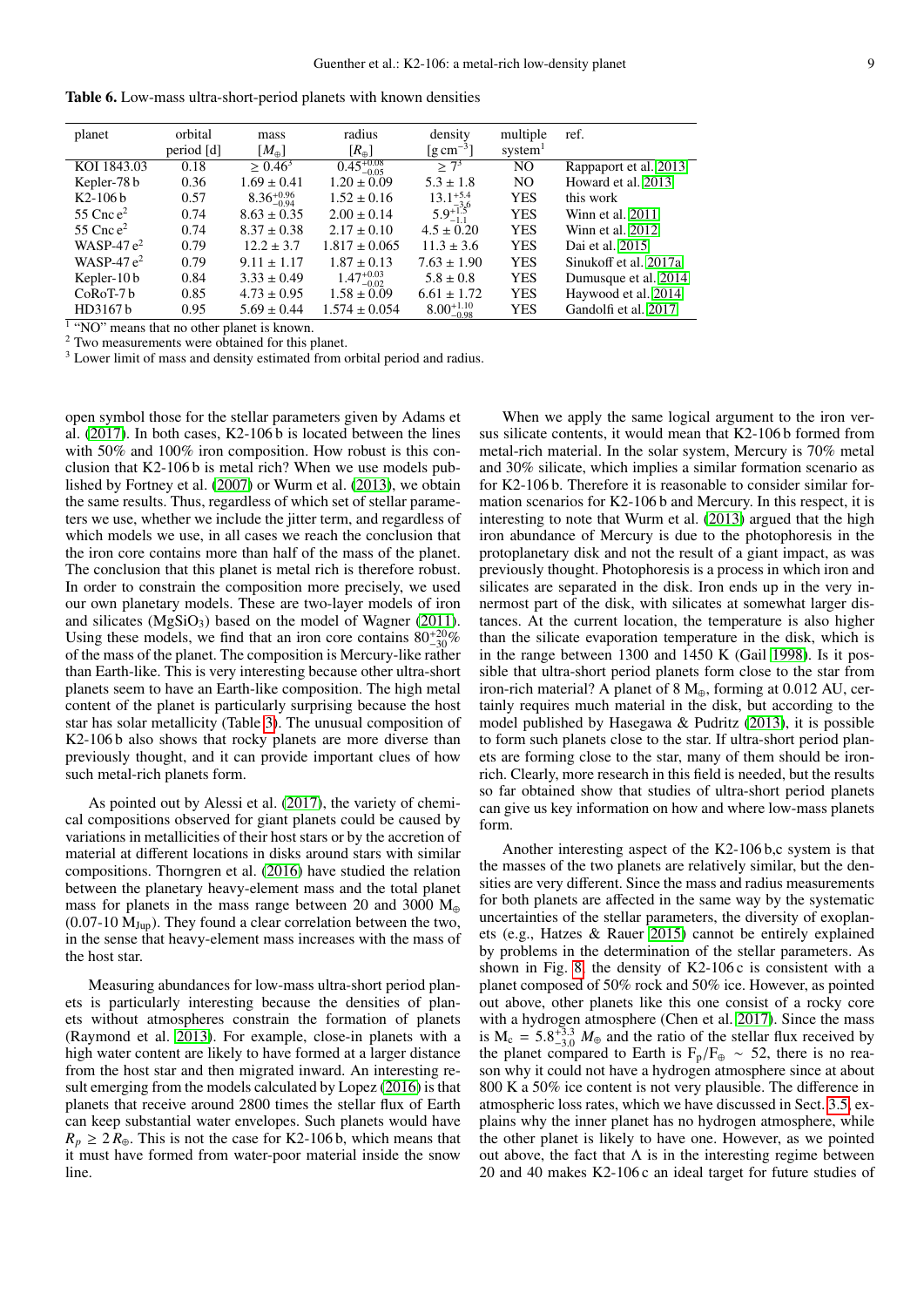

<span id="page-9-35"></span>Fig. 8. Upper panel: mass-radius relation for low-mass ultrashort planets. K2-106 b,c are the red filled symbols obtained using the stellar parameters derived by us. The open red symbol shows the same, but for the parameters given by Adams et al. [\(2017\)](#page-9-11). The blue symbols are all other known ultra-short period planets. Lower panel: detailed position of K2-106 b,c using models calculated by us. The iron core contains about 80% of the mass of the planet.

atmospheric escape, particularly because the host star is much brighter than that of CoRoT-24 b (Alonso et al. [2014\)](#page-9-32).

We conclude that K2-106 (EPIC 220674823,TYC 608-458- 1) is an interesting system that deserves further study. The accuracy with which the radius of the star and thus also the planets can be determined will increase once Gaia collects more data. A logical step for future work is to search for the extended escaping exosphere atmosphere of K2-106 b that has been suggested by Mura et al. [\(2011\)](#page-10-36) by obtaining spectroscopic transit observations in a similar way as for CoRoT-7b (Guenther et al. [2011\)](#page-9-41). paper includes data gathered with the 6.5 meter Magellan Telescopes located at Las Campanas Observatory, Chile. Partly based on observations made with ESO Telescopes at the La Silla Paranal Observatory under programme ID 098.C-0860(A). Australian access to the Magellan Telescopes was supported through the National Collaborative Research Infrastructure Strategy of the Australian Federal Government. Also based in part on observations made with the Italian Telescopio Nazionale Galileo (TNG) operated on the island of La Palma by the Fundación Galileo Galilei of the INAF (Istituto Nazionale di Astrofisica) at the Spanish Observatorio del Roque de los Muchachos of the Instituto de Astrofísica de Canarias (IAC). Also partly based on observations made with the Nordic Optical Telescope, operated by the Nordic Optical Telescope Scientific Association at the Observatorio del Roque de los Muchachos, La Palma, Spain, of the Instituto de Astrofísica de Canarias. This work has made use of data from the European Space Agency (ESA) mission Gaia (https://www.cosmos.esa.int/gaia), processed by the Gaia Data Processing and Analysis Consortium (DPAC, https://www.cosmos.esa.int/web/gaia/dpac/consortium). Funding for the DPAC has been provided by national institutions, in particular the institutions participating in the *Gaia* Multilateral Agreement. This research has made use of the SIMBAD database, operated at CDS, Strasbourg, France. We are grateful to Jorge Melendez, François Bouchy, and Xavier Bonfils, who kindly agreed to exchange HARPS time with us. We thank the NOT staff members for their valuable support during the observations. DG gratefully acknowledges the financial support of the *Programma Giovani Ricercatori – Rita Levi Montalcini – Rientro dei Cervelli (2012)* awarded by the Italian Ministry of Education, Universities and Research (MIUR).

#### **References**

- <span id="page-9-11"></span>Adams, E.R., et al. 2017, AJ 153, 82
- <span id="page-9-34"></span>Adams, E.R., Jackson, B., & Endl, M. 2016, AJ, 152, 47
- <span id="page-9-39"></span>Alessi, M., Pudritz, R. E., & Cridland, A. J. 2017, MNRAS, 464, 428 Alessi
- <span id="page-9-32"></span>Alonso, R., Moutou, C., Endl, M., et al. 2014, A&A, 567, A112
- <span id="page-9-20"></span>Baranne, A., et al. 1996, A&AS, 119, 373
- <span id="page-9-27"></span>Barragan, O., Grziwa, S., Gandolfi, D., et al. 2016, AJ, 152, 193 ´
- <span id="page-9-26"></span>Barragán, O., Gandolfi, D., & Antoniciello, G. 2017, Astrophysics Source Code Library, ascl:1707.003
- <span id="page-9-1"></span>Batalha, N.M., Borucki, W.J., Bryson, S.T., et al. 2011, ApJ, 729, 27
- <span id="page-9-15"></span>Butler, R. P., Marcy, G. W., Williams, E., et al. 1996, PASP, 108, 500
- <span id="page-9-9"></span><span id="page-9-4"></span>Berta-Thompson, Z.K., Irwin, J., Charbonneau, D., et al. 2015, Nature, 527, 204 Bourrier, V., Lecavelier des Etangs, A., Ehrenreich, D., Tanaka, Y. A., & Vidotto, A. A. 2016, A&A, 591, A121
- <span id="page-9-21"></span>Bruntt, H., Bedding, T. R., Quirion, P.-O., et al. 2010, MNRAS, 405, 1907
- <span id="page-9-2"></span>Carter, J.A., Agol, E., Chaplin, W.J., et al. 2012, Science, 337, 556
- <span id="page-9-0"></span>Chen, G., Guenther, E. W., Palle, E., et al. 2017, [arXiv:1703.01817](http://arxiv.org/abs/1703.01817)
- <span id="page-9-33"></span>Charpinet, S., Fontaine, G., Brassard, P., et al. 2011, Nature, 480, 496
- <span id="page-9-28"></span>Claret, A., & Bloemen, S. 2011, A&A, 529, A75
- <span id="page-9-19"></span>Cosentino, R., Lovis, C., Pepe, F., et al. 2012, Proc. SPIE, 8446, 84461V
- <span id="page-9-12"></span>Crane J. D., Shectman S. A., Butler R. P. et al 2010 Proc. SPIE 7735 773553
- <span id="page-9-13"></span>Crane J. D., Shectman S. A., Butler R. P., Thompson I. B. and Burley G. S. 2008
- <span id="page-9-14"></span>Crane J. D., Shectman S. A. and Butler R. P. 2006 Proc. SPIE 6269 626931
- <span id="page-9-7"></span>Cubillos, P., Erkaev, N. V., Juvan, I., et al. 2017, MNRAS, 466, 1868
- <span id="page-9-3"></span>Dressing, C.D., Charbonneau, D., Dumusque, X., et al. 2015, ApJ, 800, 135
- <span id="page-9-22"></span>da Silva, L., Girardi, L., Pasquini, L., et al. 2006, A&A, 458, 609
- <span id="page-9-5"></span>Dai, F., Winn, J. N., Arriagada, P., et al. 2015, ApJ, 813, L9
- <span id="page-9-29"></span>Demory, B.-O., Gillon, M., de Wit, J., et al. 2016, Nature, 532, 207
- <span id="page-9-37"></span>Dumusque, X., Bonomo, A. S., Haywood, R. D., et al. 2014, ApJ, 789, 154
- <span id="page-9-10"></span>Ehrenreich, D., Bourrier, V., Wheatley, P. J., et al. 2015, Nature, 522, 459
- <span id="page-9-16"></span>Eigmuller, P., Gandolfi, D., Persson, C. M., et al. 2017, AJ, 153, 130 ¨
- <span id="page-9-36"></span>Endl, M., Robertson, P., Cochran, W. D., et al. 2012, ApJ, 759, 19
- <span id="page-9-31"></span>Erkaev, N. V., Kulikov, Y. N., Lammer, H., et al. 2007, A&A, 472, 329
- <span id="page-9-38"></span>Fortney, J. J., Marley, M. S., & Barnes, J. W. 2007, ApJ, 659, 1661
- <span id="page-9-8"></span>Fossati, L., Erkaev, N. V., Lammer, H., et al. 2017, A&A, 598, A90
- <span id="page-9-17"></span>Frandsen, S. & Lindberg, B. 1999, in "Astrophysics with the NOT", proceedings Eds: Karttunen, H. & Piirola, V., anot. conf, 71
- <span id="page-9-23"></span>Gaia Collaboration et al. (2016a) Gaia Data Release 1. Summary of the astrometric, photometric, and survey properties. A&A595, A2.
- <span id="page-9-24"></span>Gaia Collaboration et al. (2016b) The Gaia mission. A&A595, A1. Gail, H.-P. 1998, A&A, 332, 1099
- <span id="page-9-40"></span>
- <span id="page-9-25"></span>Gandolfi, D., Alcala, J. M., Leccia, S., et al. 2008, ApJ, 687, 1303-1322 ´
- <span id="page-9-18"></span>Gandolfi, D., Parvianinen, H., Deeg, H. J., et al. 2015, A&A, 576, A11
- <span id="page-9-6"></span>Gandolfi, D., Barragán, O., Hatzes, A.P., et al. 2017, AJ, 154, 123
- <span id="page-9-30"></span>Gettel, S., Charbonneau, D., Dressing, C. D., et al. 2016, ApJ, 816, 95
- Girardi, L., Bertelli, G., Bressan, A., et al. 2002, A&A, 391, 195
- Girardi, L., Bressan, A., Bertelli, G., & Chiosi, C. 2000, A&AS, 141, 371
- <span id="page-9-41"></span>Guenther, E. W., Cabrera, J., Erikson, A., et al. 2011, A&A, 525, A24

*Acknowledgements*. This work was generously supported by the Thüringer Ministerium für Wirtschaft, Wissenschaft und Digitale Gesellschaft and the Deutsche Forschungsgemeinschaft (DFG) under the project GU 464/20-1. HD acknowledges support by grant ESP2015-65712-C5-4-R of the Spanish Secretary of State for R&D&i (MINECO). LF and DK acknowledge the Austrian Forschungsförderungsgesellschaft FFG project "TAPAS4CHEOPS" P853993. MF and CMP acknowledge generous support from the Swedish National Space Board. This work was supported by Japan Society for Promotion of Science (JSPS) KAKENHI Grant Number JP16K17660, and by the Astrobiology Center Project of National Institutes of Natural Sciences (NINS) (Grant Number JY280092). Results based in part on data collected at Subaru Telescope, which is operated by the National Astronomical Observatory of Japan. This